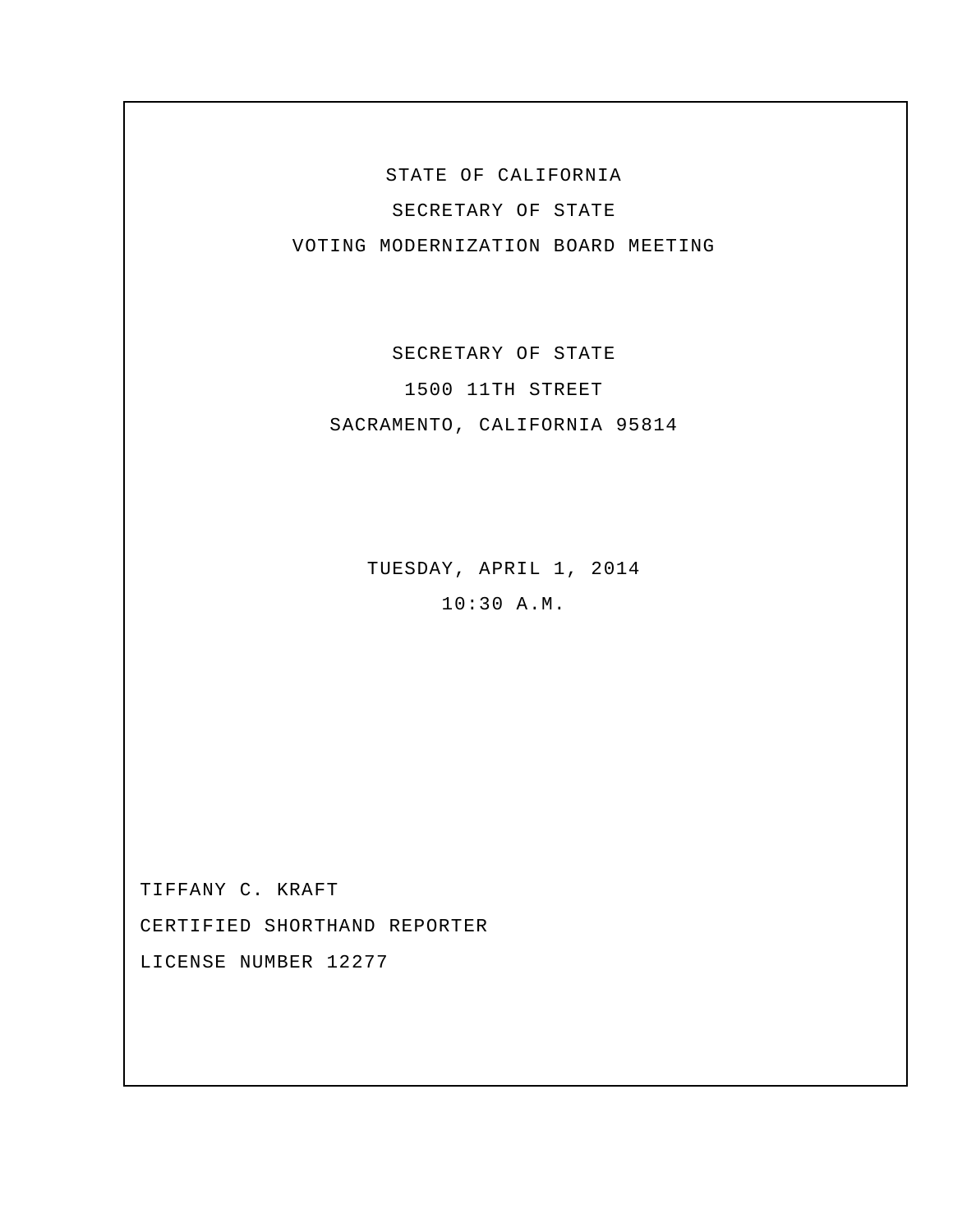## APPEARANCES

## BOARD MEMBERS

Mr. Stephen Kaufman, Chair Mr. Michael Bustamante, Vice Chair Mr. Tal Finney (telephonic)

## STAFF

| Executive Officer: | Jana Lean            |
|--------------------|----------------------|
| Staff Consultant:  | Katherine Montgomery |
| Staff Counsel:     | Robbie Anderson      |
| HAVA Consultant:   | Susan Lapsley        |

## PLACER COUNTY

Mr. Steven Eye, Placer County Election's IT Supervisor Ms. Lisa Harris, Placer County Elections Manager Mr. Jim McCauley, County Clerk Recorder, Placer County Ms. Gina Myren, Administrative Services Officer Mr. Jim Suber, Runbeck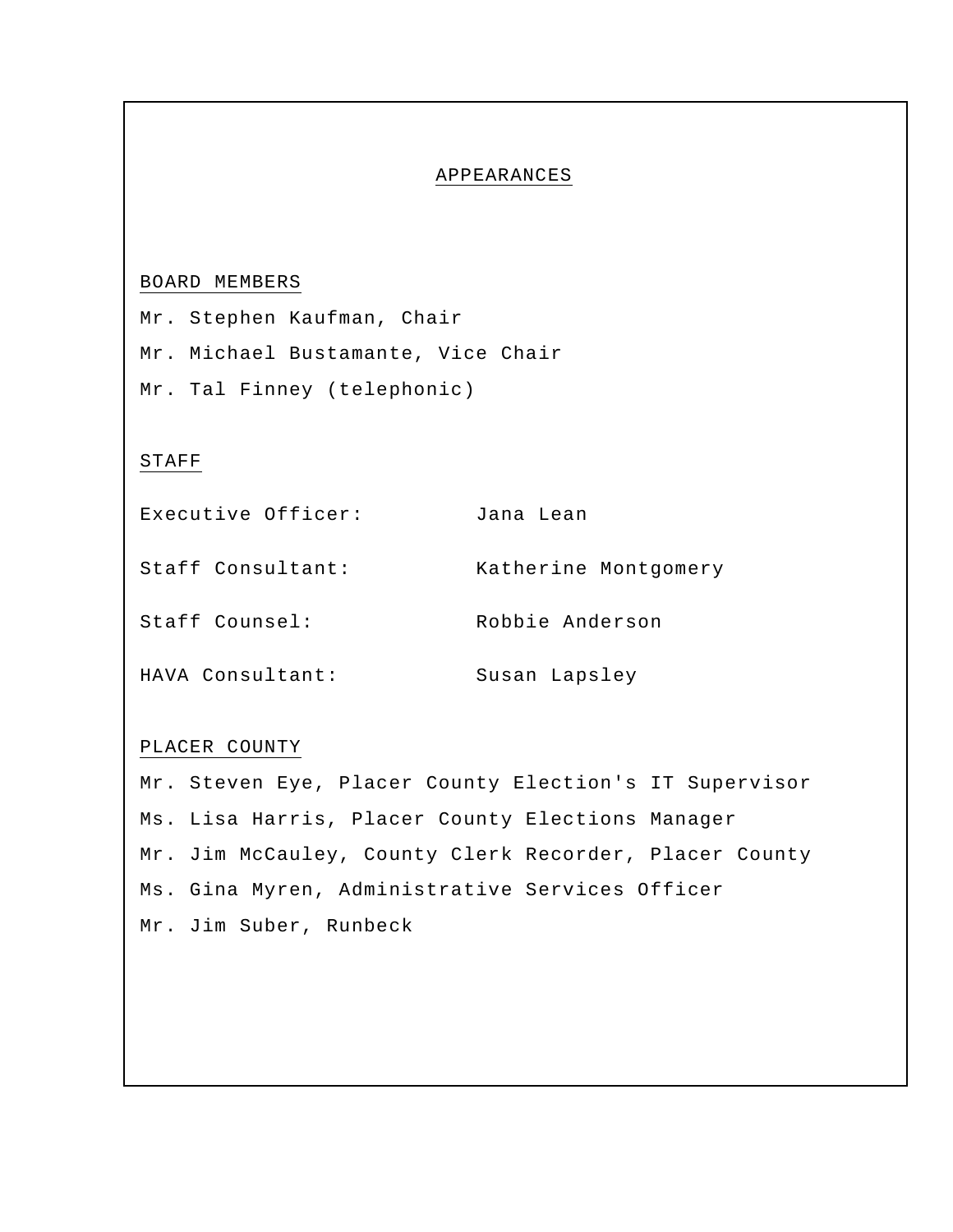| INDEX                                                                                                                                                                                                                                |             |
|--------------------------------------------------------------------------------------------------------------------------------------------------------------------------------------------------------------------------------------|-------------|
|                                                                                                                                                                                                                                      | PAGE        |
|                                                                                                                                                                                                                                      |             |
| I. Call to Order                                                                                                                                                                                                                     | 1           |
| II. Roll Call and Declaration of Quorum                                                                                                                                                                                              | 1           |
| III. Public Comment: This time is set aside for<br>public presentations regarding Board-related<br>matters not appearing on the Agenda. Members of<br>the public making presentations are limited to two<br>(2) minutes per speaker. |             |
| IV. Adoption of May 18, 2012, Actions & Meeting<br>Minutes                                                                                                                                                                           | $\mathbf 1$ |
| V. Adoption of February 24, 2014, Meeting Minutes                                                                                                                                                                                    |             |
| VI. Project Documentation Plan Review and Funding<br>Award Approval: Receive staff report for approval<br>of funding award.                                                                                                          | 4           |
| (A) Placer County - Phase 2                                                                                                                                                                                                          |             |
| VII. Adoption of changes to Board policies and<br>procedures due to Senate Bill 360.                                                                                                                                                 | 20          |
| VIII. Other Business                                                                                                                                                                                                                 |             |
| IX. Adjournment                                                                                                                                                                                                                      |             |
| X. Reporter's Certificate                                                                                                                                                                                                            | 26          |
|                                                                                                                                                                                                                                      |             |
|                                                                                                                                                                                                                                      |             |
|                                                                                                                                                                                                                                      |             |
|                                                                                                                                                                                                                                      |             |
|                                                                                                                                                                                                                                      |             |
|                                                                                                                                                                                                                                      |             |
|                                                                                                                                                                                                                                      |             |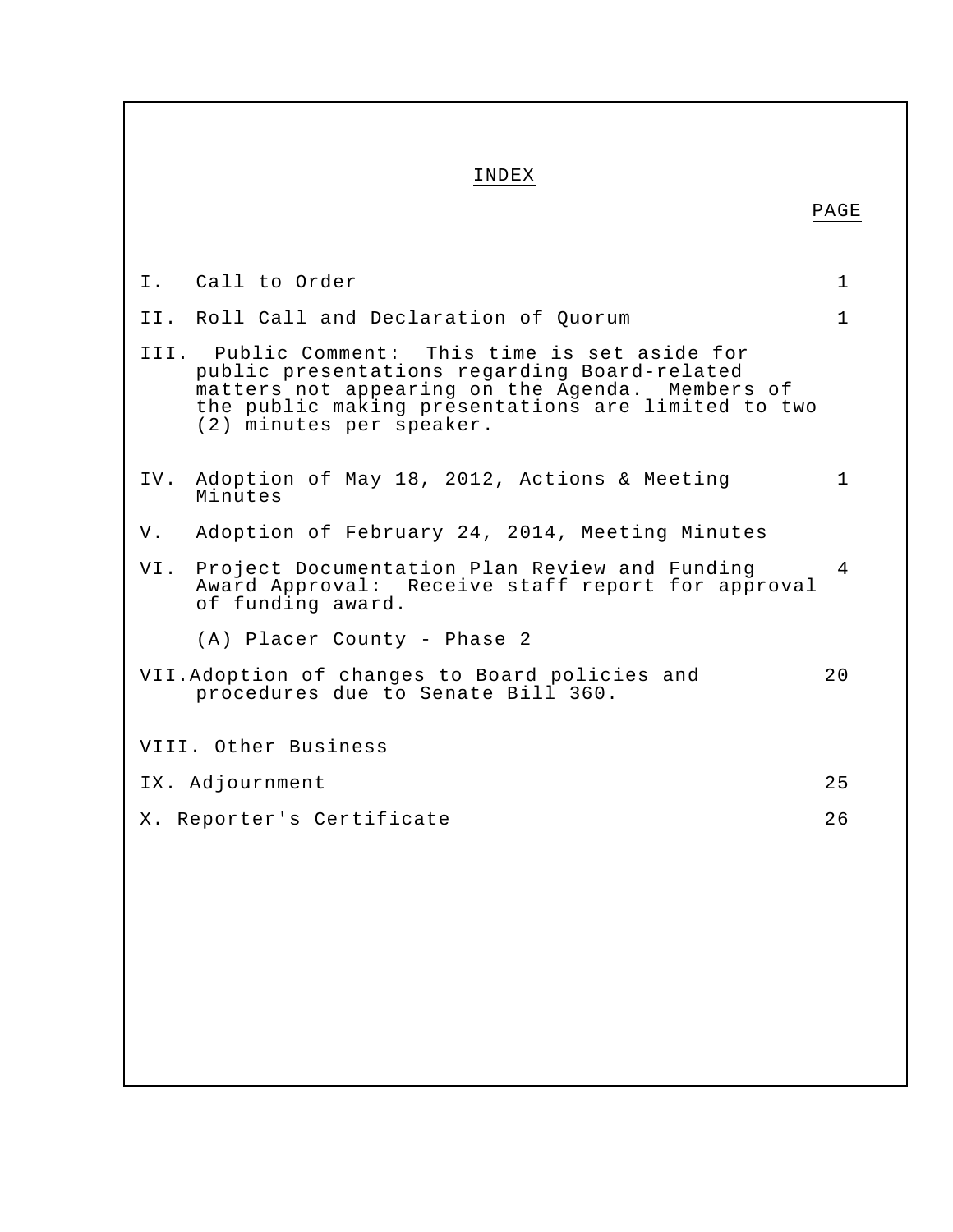PROCEEDINGS CHAIR KAUFMAN: Now that you have joined us, we are going to call the meeting of the Voting Modernization Board to order. Welcome, everyone. Hello, Katherine. MS. MONTGOMERY: Stephen Kaufman. CHAIR KAUFMAN: Here. MS. MONTGOMERY: Michael Bustamante? VICE CHAIR BUSTAMANTE: Present. MS. MONTGOMERY: Tal Finney? BOARD MEMBER FINNEY: Present. CHAIR KAUFMAN: We have a quorum, which is a good thing. Do we have any public comment cards? MS. MONTGOMERY: We have the written comment submitted by Judy Alter, but no public. CHAIR KAUFMAN: Okay. I don't know if your mike is working. We received a letter in advance from Judy Alter, Director of Protect California Ballots, regarding actions for SB 360, which are part of the materials that were distributed, I believe, to be put in the record. MS. MONTGOMERY: Yes. CHAIR KAUFMAN: Okay. Next on the agenda is adoption of May 18th, 2012, actions and meeting minutes. These were circulated to us for the last meeting. 1 1 2 3 4 5 6 7 8 9 10 11 12 13 14 15 16 17 18 19 20 21 22 23 24 25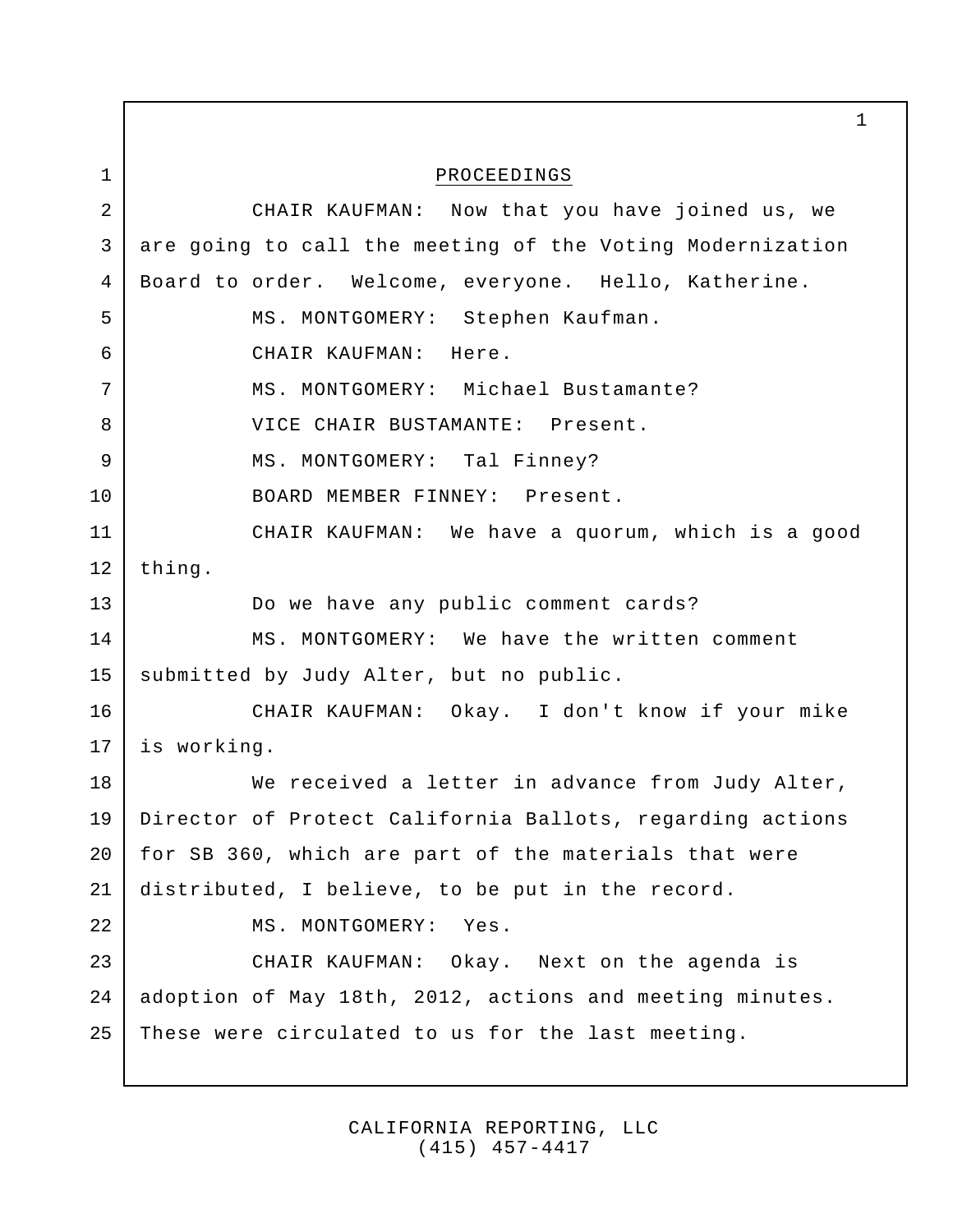Have you guys had a chance to take a look at them and do we have a motion to adopt those action and meeting minutes? VICE CHAIR BUSTAMANTE: I'll move to adopt. BOARD MEMBER FINNEY: I'll second. CHAIR KAUFMAN: Bustamante moves. Finney seconds. Since he's not here, let's do roll call votes. MS. MONTGOMERY: Stephen Kaufman? CHAIR KAUFMAN: Aye. MS. MONTGOMERY: Michael Bustamante? VICE CHAIR BUSTAMANTE: Aye. MS. MONTGOMERY: Tal Finney? BOARD MEMBER FINNEY: Aye. CHAIR KAUFMAN: Okay. Those action and meeting minutes are approved. I did not see the February 24 meeting minutes in my packet. Did you get them? VICE CHAIR BUSTAMANTE: MS. MONTGOMERY: I e-mailed them to you. They're not printed out. I apologize. CHAIR KAUFMAN: I didn't see them in either packet. VICE CHAIR BUSTAMANTE: Maybe it was in the previous e-mail for the previous meeting maybe? 1 2 3 4 5 6 7 8 9 10 11 12 13 14 15 16 17 18 19 20 21 22 23 24 25

> CALIFORNIA REPORTING, LLC (415) 457-4417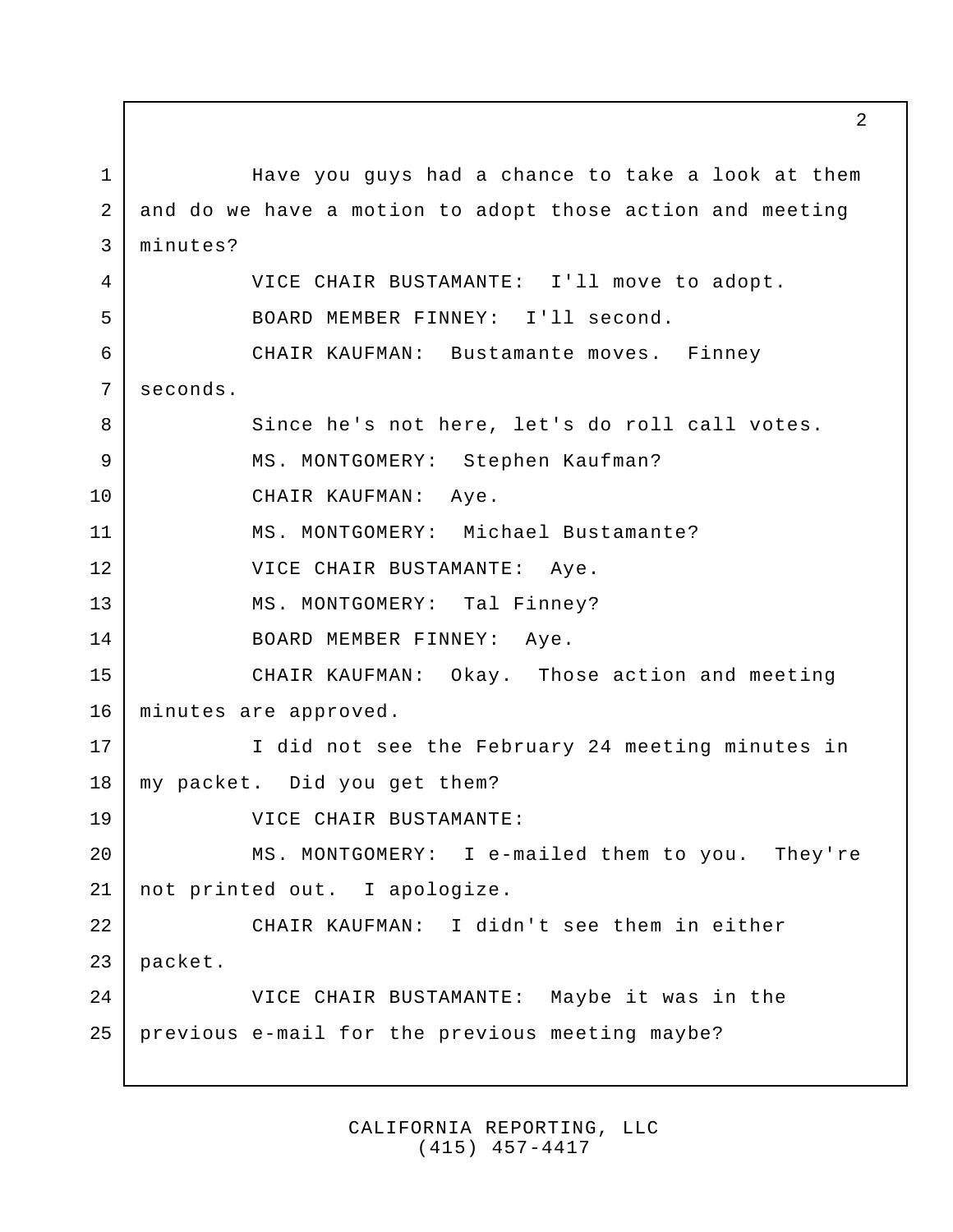MS. MONTGOMERY: I could have done that. I'm sorry. I apologize. VICE CHAIR BUSTAMANTE: I don't remember seeing them. CHAIR KAUFMAN: I went through my e-mail packet this morning and didn't see it. Okay. Well, we will have to defer. MS. MONTGOMERY: I can certainly send those to you. I'm sorry. CHAIR KAUFMAN: Okay. Tal, did you see them? BOARD MEMBER FINNEY: Yes, I did. CHAIR KAUFMAN: You did. Okay. Well, we could take it on Tal's good word if you've had a chance to take a look at them. VICE CHAIR BUSTAMANTE: Are you going to move? BOARD MEMBER FINNEY: I'll move. VICE CHAIR BUSTAMANTE: I'll second. CHAIR KAUFMAN: Okay. Let's do a roll -- MS. MONTGOMERY: Stephen Kaufman. CHAIR KAUFMAN: He wasn't there at the last meeting. Why don't we defer approval of those until those of us who were here actually have a chance to take a look at them to make sure they accurately reflect whatever happened. 1 2 3 4 5 6 7 8 9 10 11 12 13 14 15 16 17 18 19 20 21 22 23 24 25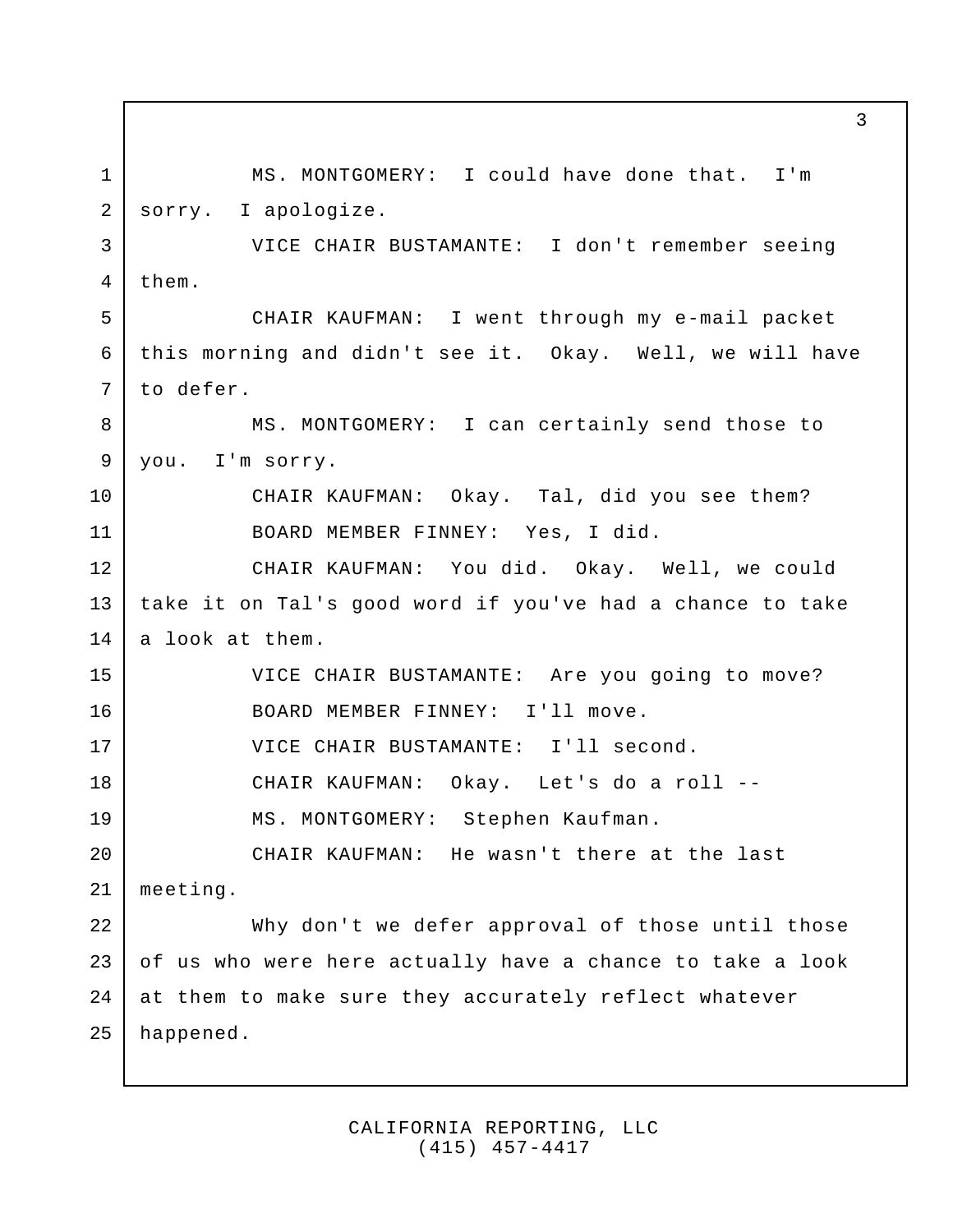MS. MONTGOMERY: I'm sure we'll meet again soon. CHAIR KAUFMAN: I'll sure we'll meet again soon. Okay. Thank you. Obviously, some of us didn't miss a document when we were downloading. Okay. Next on our agenda is a project documentation and plan review and funding award approval for Placer County. So Katherine are you or Robbie who will make the presentation? MS. MONTGOMERY: That will be me. And are you folks from Placer County? Unidentified speakers: Yes, we are. CHAIR KAUFMAN: Why don't we have the staff presentation and then we'll hear from all of you. MS. MONTGOMERY: Placer County's Phase 2 project documentation plan meets the requirements for completeness. Placer County first purchased an optical scan voting system in 2002. In 2006, Placer County added the touch screen component to meet HAVA Title 3 voting system requirements. Since 2001, the number of voters requesting vote by mail, also known as VBM, ballots has more than quadrupled in Placer County. 1 2 3 4 5 6 7 8 9 10 11 12 13 14 15 16 17 18 19 20 21 22 23 24 25

> CALIFORNIA REPORTING, LLC (415) 457-4417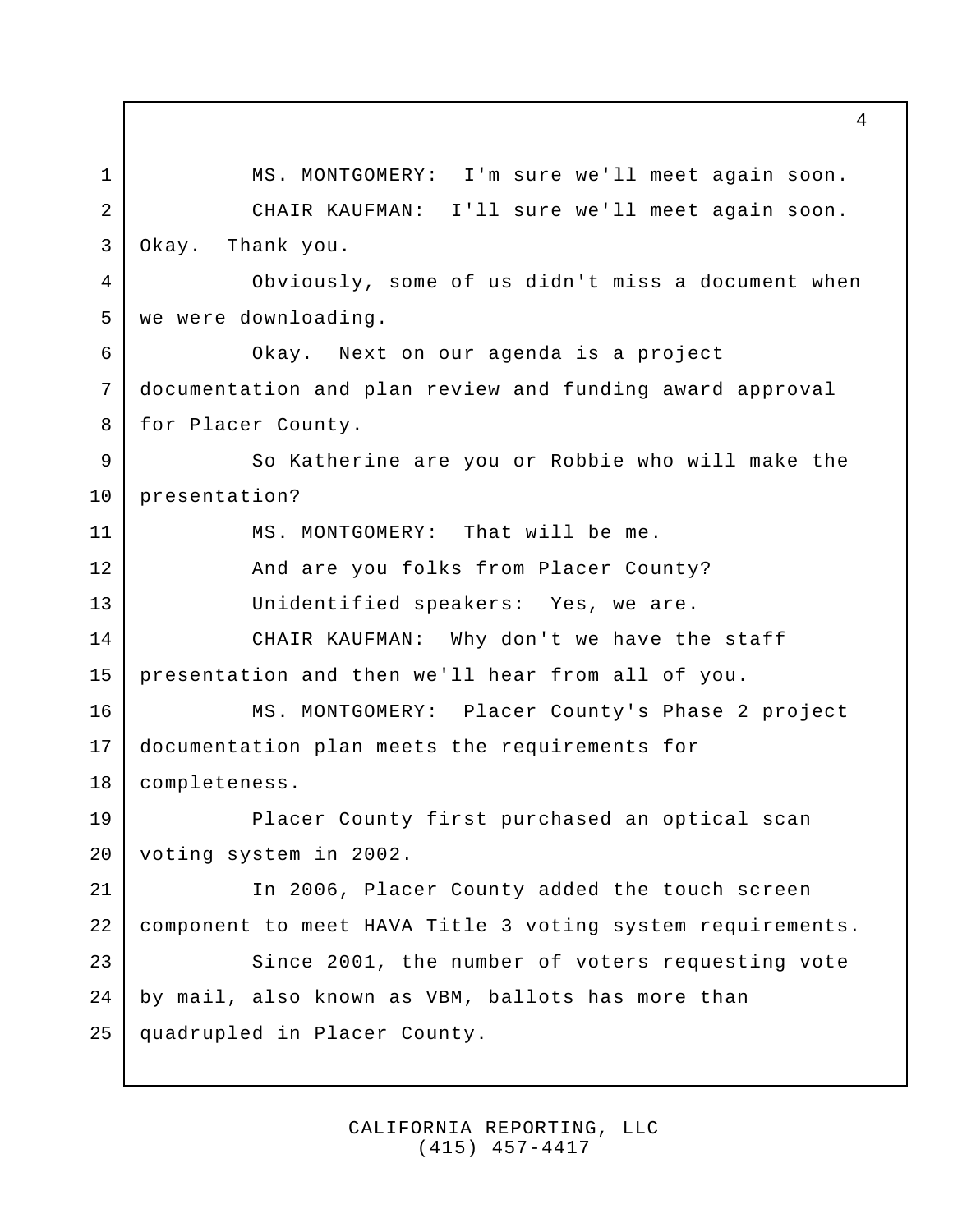Of the counties 204,000 plus registered voters, 63 percent have requested permanent VBM status with the possible additional five percent depending on the election, residing in an all-mail ballot precinct.

1

2

3

4

5

6

7

8

Placer County maintains the purchase of ballot sorting systems, such as the Runbeck Agilis -- I think I'm saying that right -- will help it keeping up with the increasing number of VBM voters in this county.

Currently, Placer County manually processes each return VBM pallet. This process requires that staff handle every envelope numerous times. First to sort in terms of precinct level and hen checking signatures on envelopes to determine eligibility, noting receipt in the data management system, auditing branches for accuracy and transparency, opening envelopes for counting and duplicating ballots when necessary. 9 10 11 12 13 14 15 16

Accordingly, Placer County states this time-consuming and labor-intensive workload has greatly increased its labor costs. Placer County hopes to reduce its VBM labor costs by at least 75 percent by purchasing the Agilis automated VBM sorting scanning system from Runback Election Services. The Runback Agilis a third-party combination of hardware and software to support the voting system and does not itself require certification as a voting system used in California. 17 18 19 20 21 22 23 24 25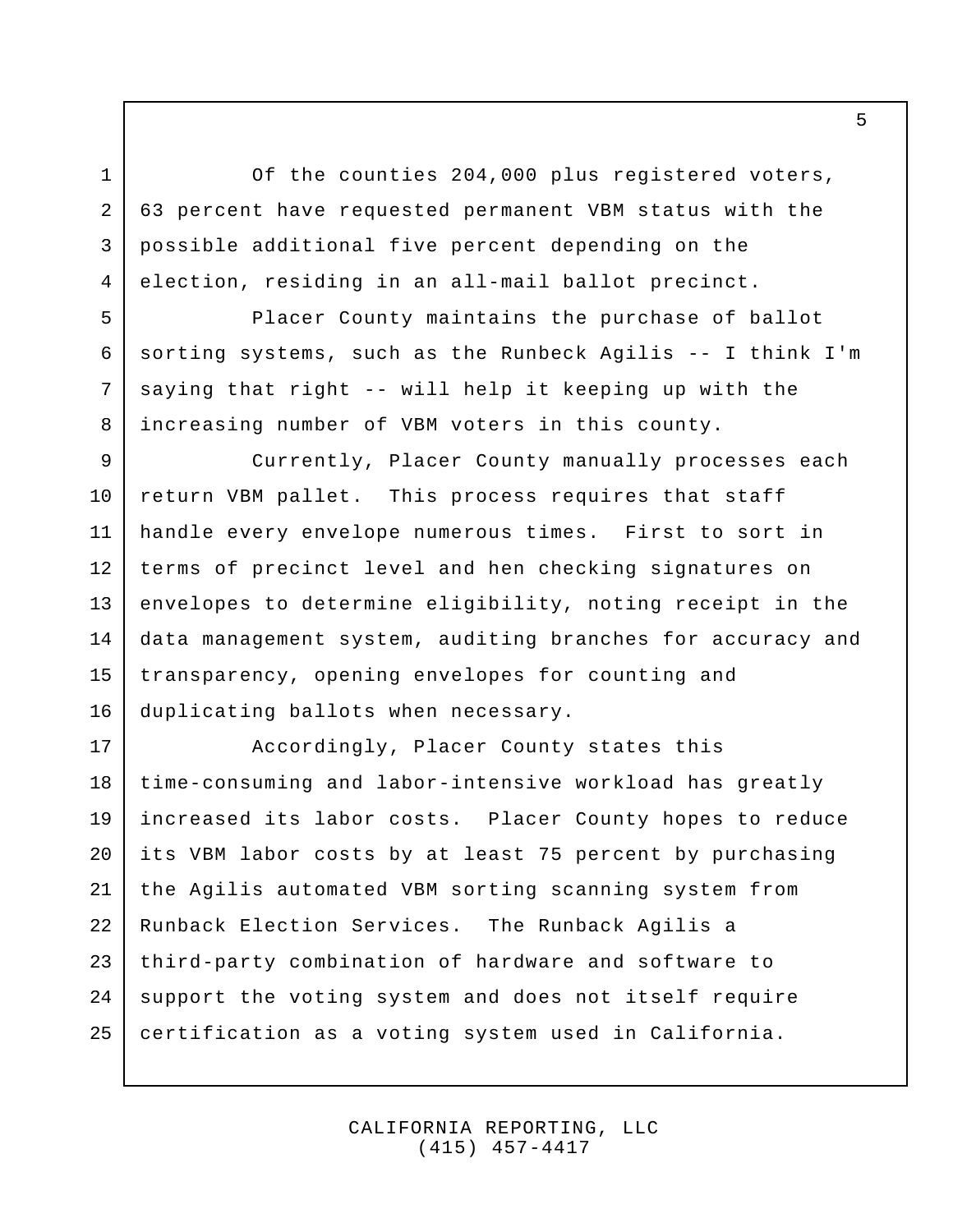Placer County is also hoping to improve the process by which they provide daily vote by mail and over-the-counter ballot requests by purchasing two Runbeck Sentio ballot printing systems, also known as ballot on demand printers. Every election requires a different set of ballots, known as ballot types, which vary accordingly to the combination of federal, State, and county and local district offices that are up for election, as well as any measures that have qualified for the ballot. During election year, Placer County can count up to 150 different ballot types. 3 4 5 6 7 11

1

2

8

9

10

The county must provide a sufficient number of ballots for each voter, along with enough overage for each ballot type to allow for newly registered voters, provisional voters, and spoiled or replacement ballots. The number of ballots ordered must also take into account expected voter turnout for a given election. 12 13 14 15 16 17

In addition to the difficulties previously explained, Placer County is also thinking ahead to the potential issues they will place once Chapter 947 statue 2012 goes into effect. This legislation creates conditional voter registration also referred to as same-day voter registration in California. Once the statewide voter registration system is up and running, it's currently expected by 2016. Voters will be able to 18 19 20 21 22 23 24 25

> CALIFORNIA REPORTING, LLC (415) 457-4417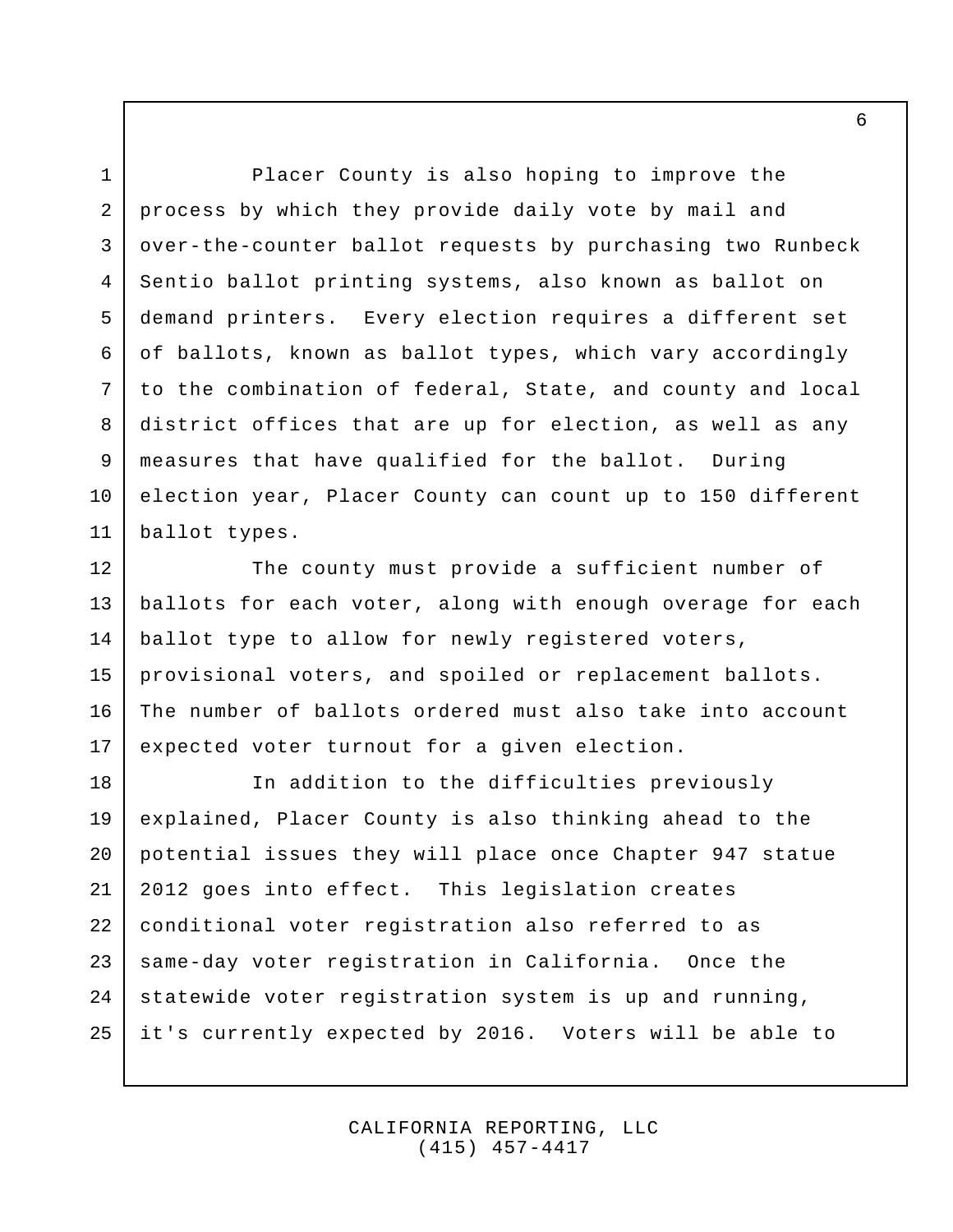register up until the close of the poles on election day, greatly complicating the task of estimating how many ballots and of what type to order. 3

1

2

4

5

6

7

8

Placer county believes the ballot on demand printers will allow the county to reduce ballot printing costs by an estimated 45 percent, greatly minimizing ballot spoilage and help managing the issues that will be created by conditional voter registration.

This is the first time the county has come before this Board to request funding for a ballot on demand printer. Although not technically a voting system, arguably this voting equipment can be used to improve the administration of elections. Ballot on demand printers can potentially increase security by eliminating the need to store pre-printed ballots, while simultaneously lessening the potential for human errors when providing ballots to voters over the counter at the elections office. 9 10 11 12 13 14 15 16 17 18

Placer County's attempt to modernize the way they handle the increasing number of VBM voters and the impending same-day registration of voters while potentially saving tax payor money by using ballot on demand printers can certainly be seen as in line with the spirit of the Voting Modernization Board Act of 2002. Sentio is certified for use in California, as well as 19 20 21 22 23 24 25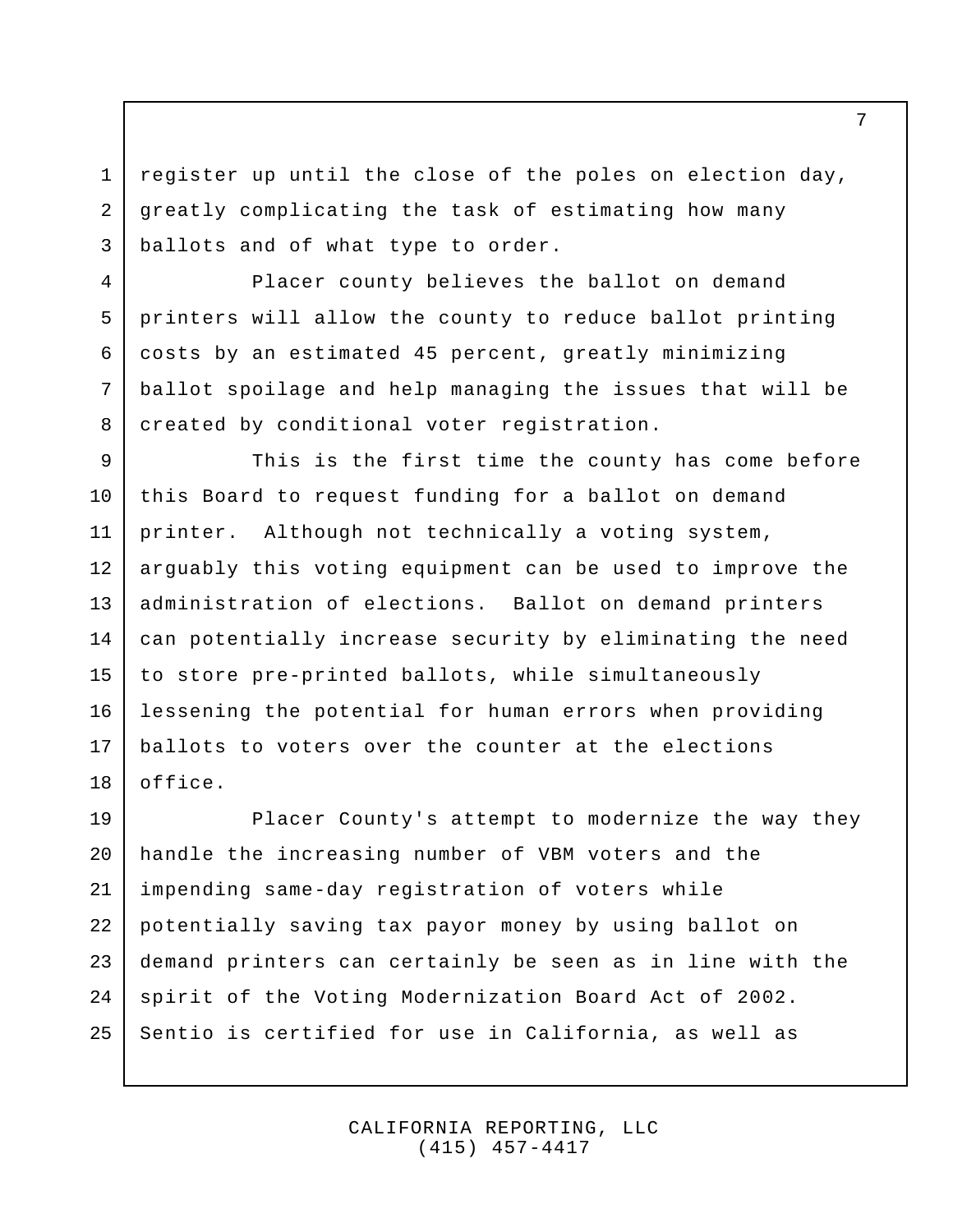specifically certified to print Premiere ballot on demand ballots. 1 2

3

4

5

6

7

8

9

10

11

12

Placer County will need to obtain pallet printing and storage certifications from the Secretary of State's office in order to use the Sentio ballot on demand system.

The third component of Placer County's request for funding is the Dominion non-volatile Accuvote-OS memory card. The non-volatile memory cards are for use with Placer County's precinct ballot scanners and will eliminate costly battery replacement in the cards each election and will provide a more stable system with reduced equipment failure on election day.

Placer County states that fewer equipment failures will provide a more efficient election day for poll workers and permanent staff in greater confidence in the voting experience for the voters of Placer County. The Dominion Accuvote-OS memory cards have been certified for use in California. 13 14 15 16 17 18

Please note that the staff proposed funding award is based upon allowable reimbursement under Prop. 41 for voting equipment hardware and software only. The extended service maintenance line items listed in the Placer County contracts with Runbeck Election Services would not be covered as a reimbursable claim under Proposition 41. Also while recommending the approval of funding 19 20 21 22 23 24 25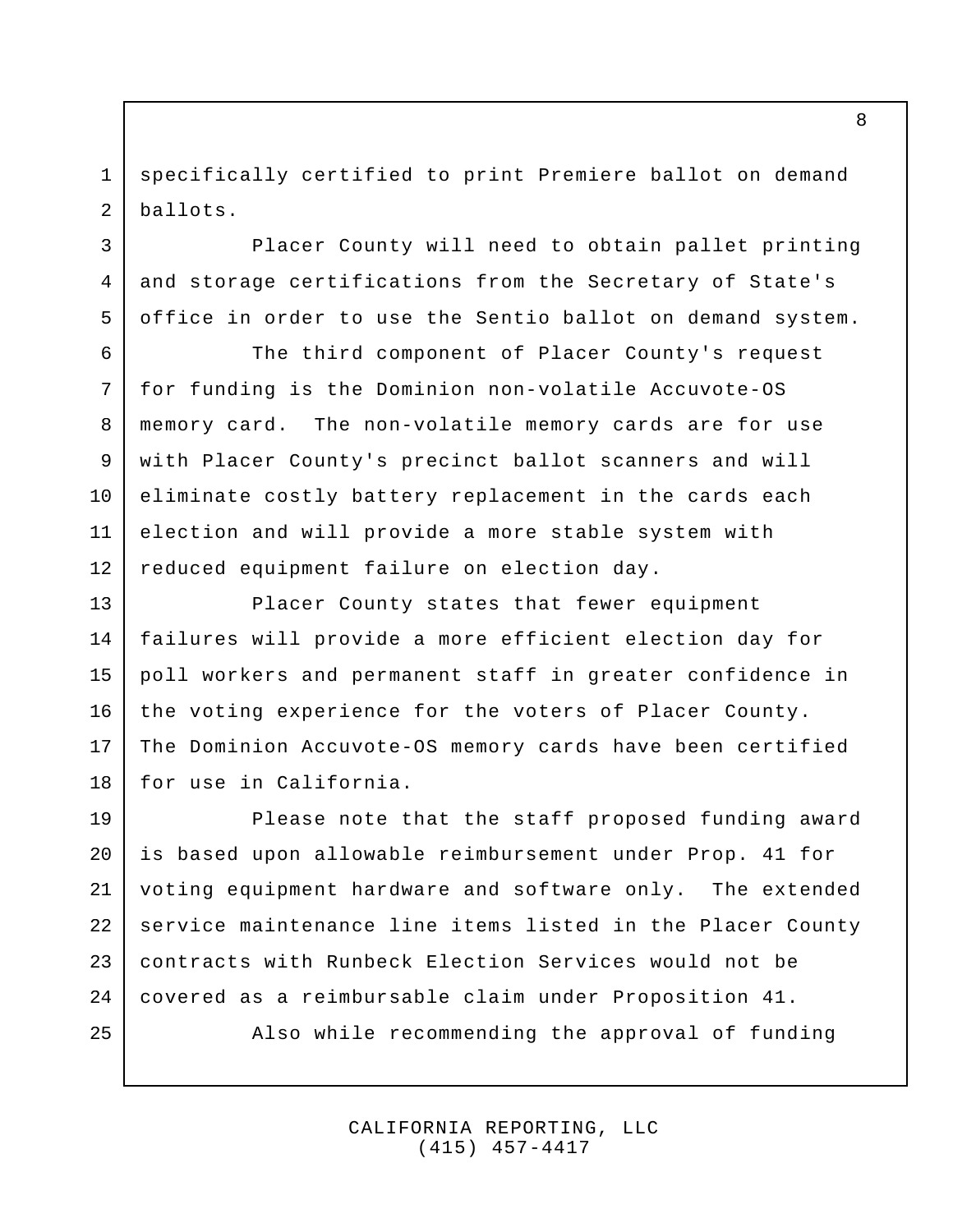for the purchase of two ballot on demand printers, we would like to make it clear to the county that the cost for ink or paper for the ballot on demand printers is not a reimbursable expense under Proposition 41. 3 4

1

2

17

18

25

Placer County will only receive VBM payments once it has submitted detailed invoices for its voting equipment. It is our recommendation that Placer County's Phase 2 Project Documentation Plan be approved and funding award letter be issued in the amount of \$315,725. 5 6 7 8 9

CHAIR KAUFMAN: Thank you. Why don't we hear from Placer County and then we can ask questions of both staff and Placer County. 10 11 12

Is there one or more people who would like to -- MS. HARRIS: We're all here for a reason. Would you like me to introduce who you see before you before we start? 13 14 15 16

> CHAIR KAUFMAN: Yes. You all made the trip here. MS. HARRIS: Exactly.

My name is Lisa Harris, and I'm the Placer County Elections Manager. 19 20

MR. EYE: I'm Steven Eye (phonetic), the Placer County Election's IT Supervisor. 21 22

MR. MC CAULEY: I'm Jim McCauley, the County Clerk Recorder for Placer County. 23 24

MS. MYREN: I'm Gina Myren, the Administrative

CALIFORNIA REPORTING, LLC (415) 457-4417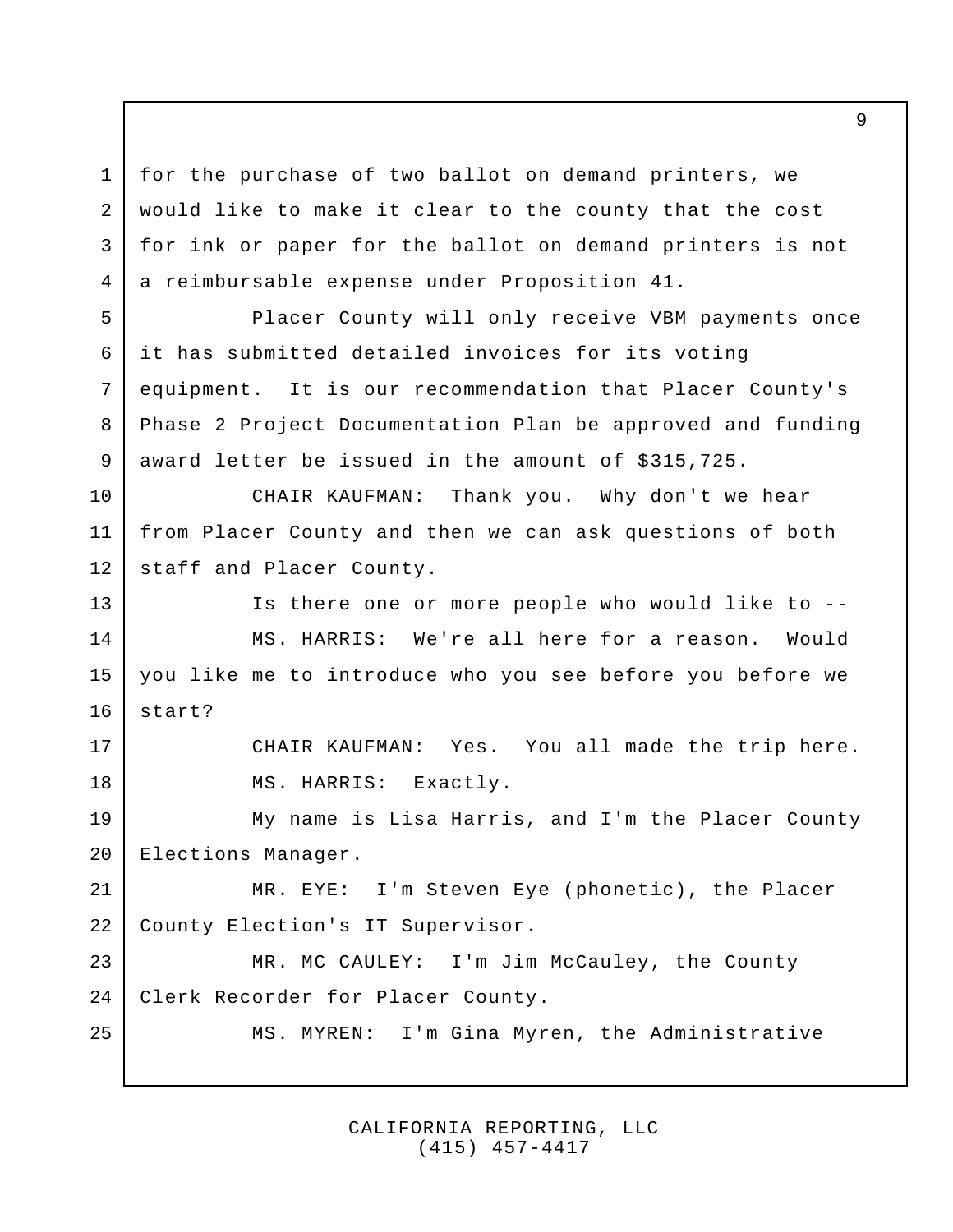Services Officer. 1

2

3

4

5

MR. SUBER: My name is Jim Suber. I'm with Runbeck. I'm Vice President of Business Development. CHAIR KAUFMAN: Thank you all for coming. MS. HARRIS: Thank you.

CHAIR KAUFMAN: Did you have anything that you wanted to say specifically or are you just here to answer questions? 6 7 8

MS. HARRIS: I'm basically here to answer questions for you guys. So we're all yours. And I know that this is the first time for the BOE so obviously we want to answer any questions you have on that and any other system operationals or concerns you might have. 9 10 11 12 13

CHAIR KAUFMAN: Okay. I actually had one question about the -- I guess what you referred to as the BOD. I guess it's directed more to staff. 14 15 16

We have that sentence in there it says it's not technically a voting system, but it's voting equipment that can be used to further the administration. Can you just address that issue? Maybe it's you, Robbie, or you, Katherine, to address the issue just so we're all clear here that it's acceptable to provide funding for this mechanism under our mandate. 17 18 19 20 21 22 23

24

25

I guess that's you, Susan.

HAVA CONSULTANT LAPSLEY: That would be me,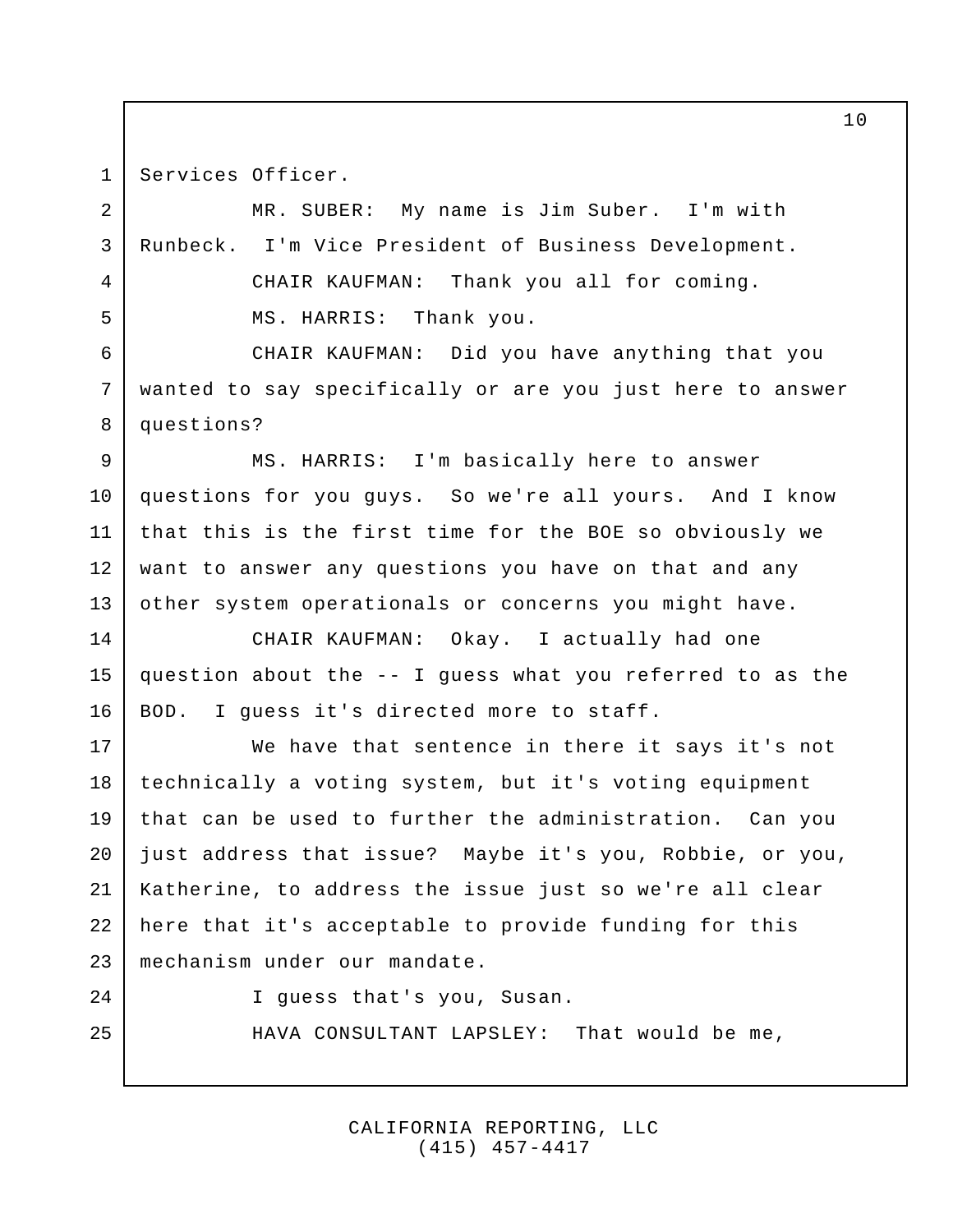although it would be fun to them listen to them try to explain it. 1 2

3

5

6

The ballot on demand system is not part of the voting system. It is a hardware and software that is used to print ballots. It's separate and apart from the voting system and isn't tied into the voting system. 4

What we do here at the Secretary of State's Office, because we are responsible for certification facilities and different factors, we do review it and certify it. So -- 7 8 9 10

CHAIR KAUFMAN: So it gets certified but not as a voting system. It's certified voting equipment. 11 12

HAVA CONSULTANT LAPSLEY: Not to get into the weeds, but there are other voting systems that their ballot on demand is built in to as part of their voting system, but this one is not. This one is separate and apart. 13 14 15 16 17

CHAIR KAUFMAN: Did you have any questions about that? 18 19

VICE CHAIR BUSTAMANTE: Yeah, I was just curious what's staff's justification for bringing this forward and saying it's covered under our charge? 20 21 22

HAVA CONSULTANT LAPSLEY: That's me, too. I help advise on voting system issues. HAVA, I think their reliance -- and if I'm speaking out of turn, please kick 23 24 25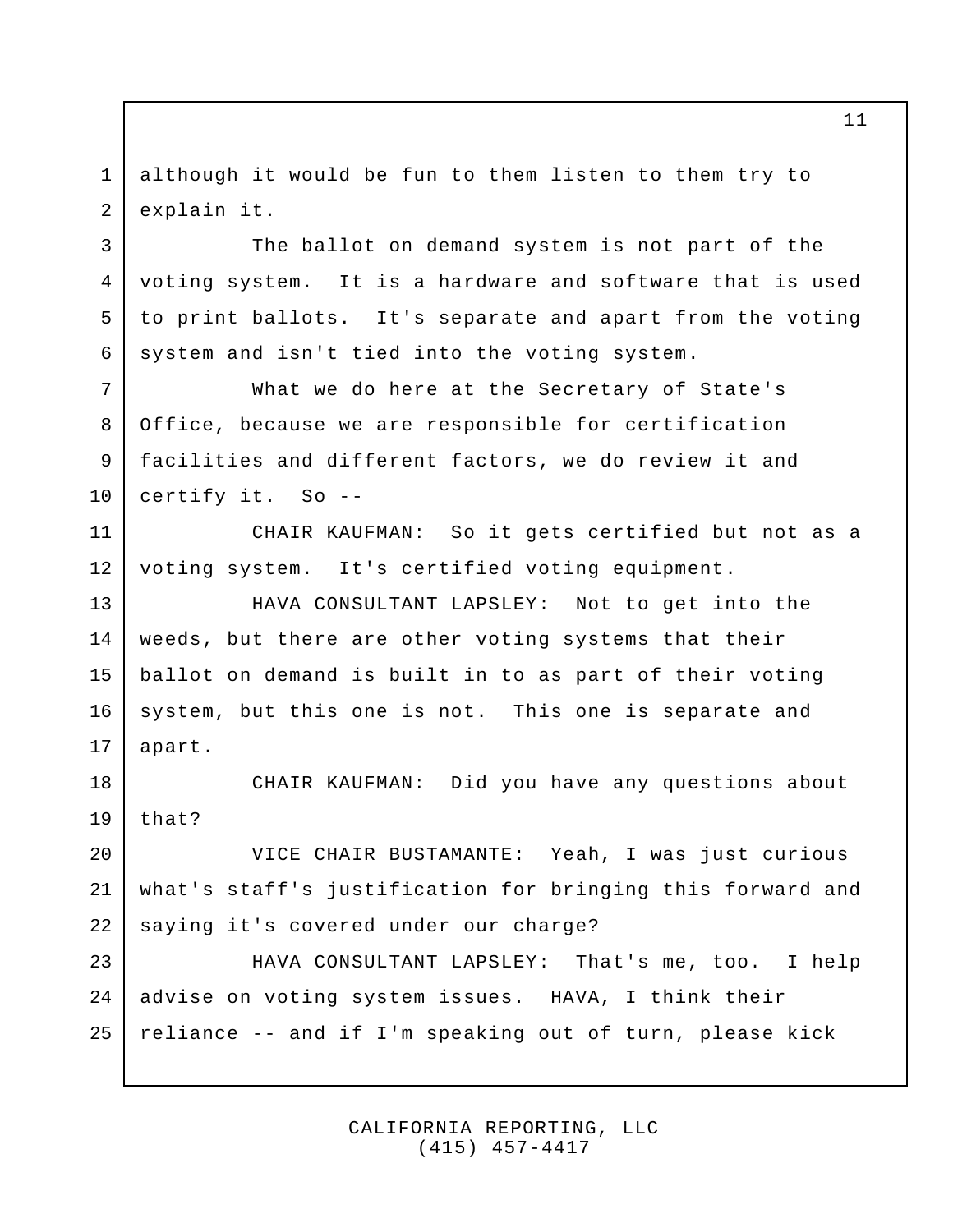me. 1

2

3

4

5

6

7

8

I think that HAVA has not -- their reliance is on HAVA in the interpretation by HAVA and HAVA Director for the Secretary of State's Office. And HAVA money, you have different pots of money. One of them is 301 as you guys know. Part of that 301 money is 251 money, which is more broad in its application rather than just straight voting systems. It's to improve the administration of elections.

The ballot on demand, while not part of the voting system, is something in our estimation that improves the administration of elections. HAVA has through their advisory opinions, they have said the ballots -- you cannot use the HAVA money to print ballots, which makes total sense. It's something counties are supposed to do, states of supposed to do regardless. 9 10 11 12 13 14 15

However, the hardware on here, the ballot on demand presents -- is an efficiency to the voting system. Without ballot on demand gauging how many ballots you have, especially with the increase in vote by mail, provisional voting, all those different changes we're making here in California, the functionality of ballot on demand is an improvement to the administration of election and makes it more efficient and makes it more streamlined and makes it a better process. 16 17 18 19 20 21 22 23 24

25

So from a HAVA standpoint, we have taken the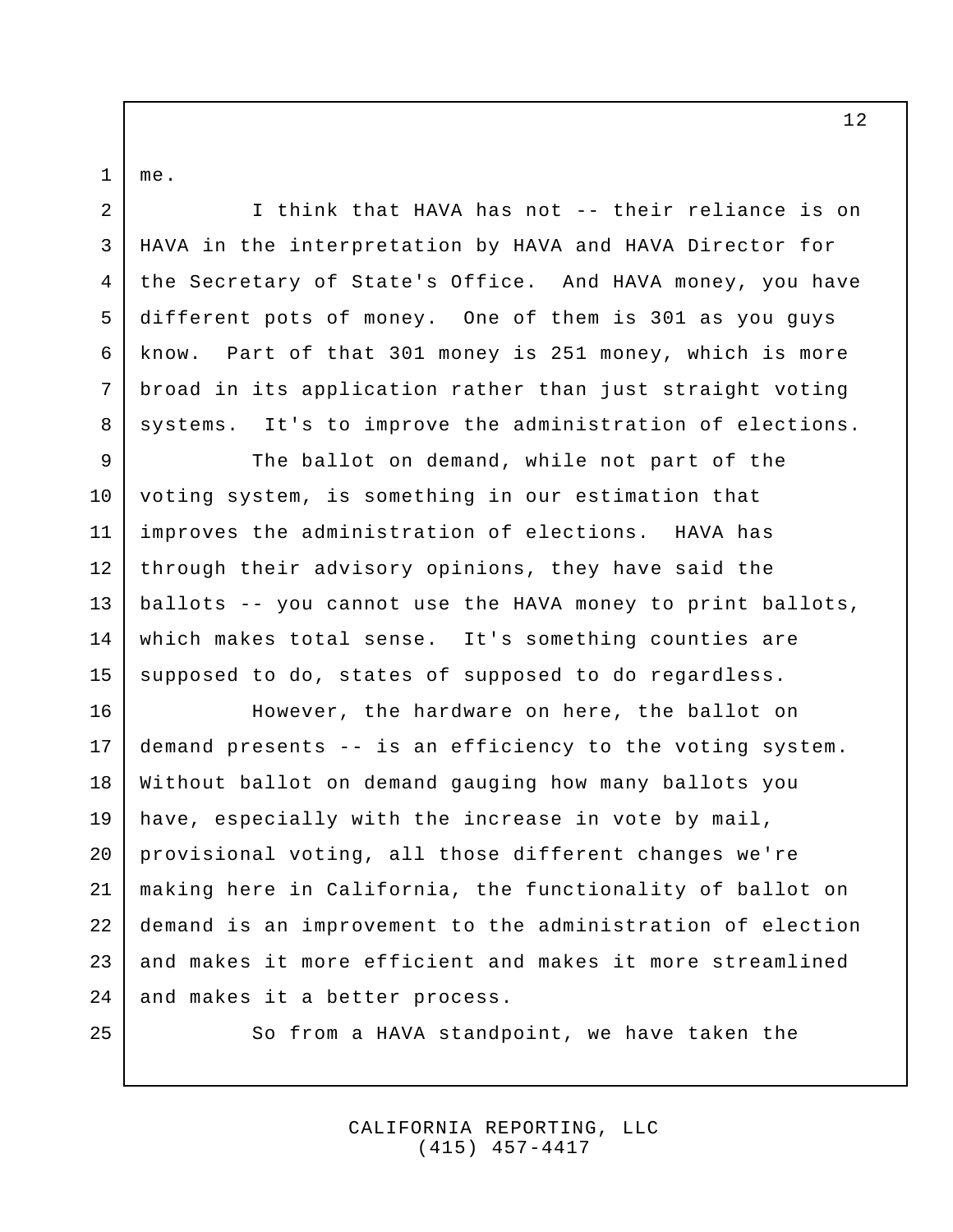position that you can use this 251 to improve the administration of elections money to buy the hardware. You can't use it -- and the software. You can't use it to buy ballots. You can't use it to buy ink. You can't use it to buy those things that would constitute the actual ballots.

1

2

3

4

5

6

But this piece of equipment that makes the process more efficient would be reimbursable and I think that's what staff relied upon in making their assessment. If you analogize on the back end the sorting equipment has always been reimbursable. HAVA has reimbursed for it. To draw a line in the sand and say that on the front end something that makes it more efficient we're not going to reimburse for, but on the back end, to sort and do all the things we have to do anyway we're going to be reimbursing for, there is a logical disconnect that doesn't make any sense. 7 8 9 10 11 12 13 14 15 16 17

So our position has been that as long as there's the correct parameters on there that this is reimbursable. From a HAVA perspective, that being said, at any point they can come back and say, no, you can't do that. You shouldn't done that, and the county would be responsible to reimburse the costs and pay back. 18 19 20 21 22 23

VICE CHAIR BUSTAMANTE: I asked the question because based on the reading of the staff report, it 24 25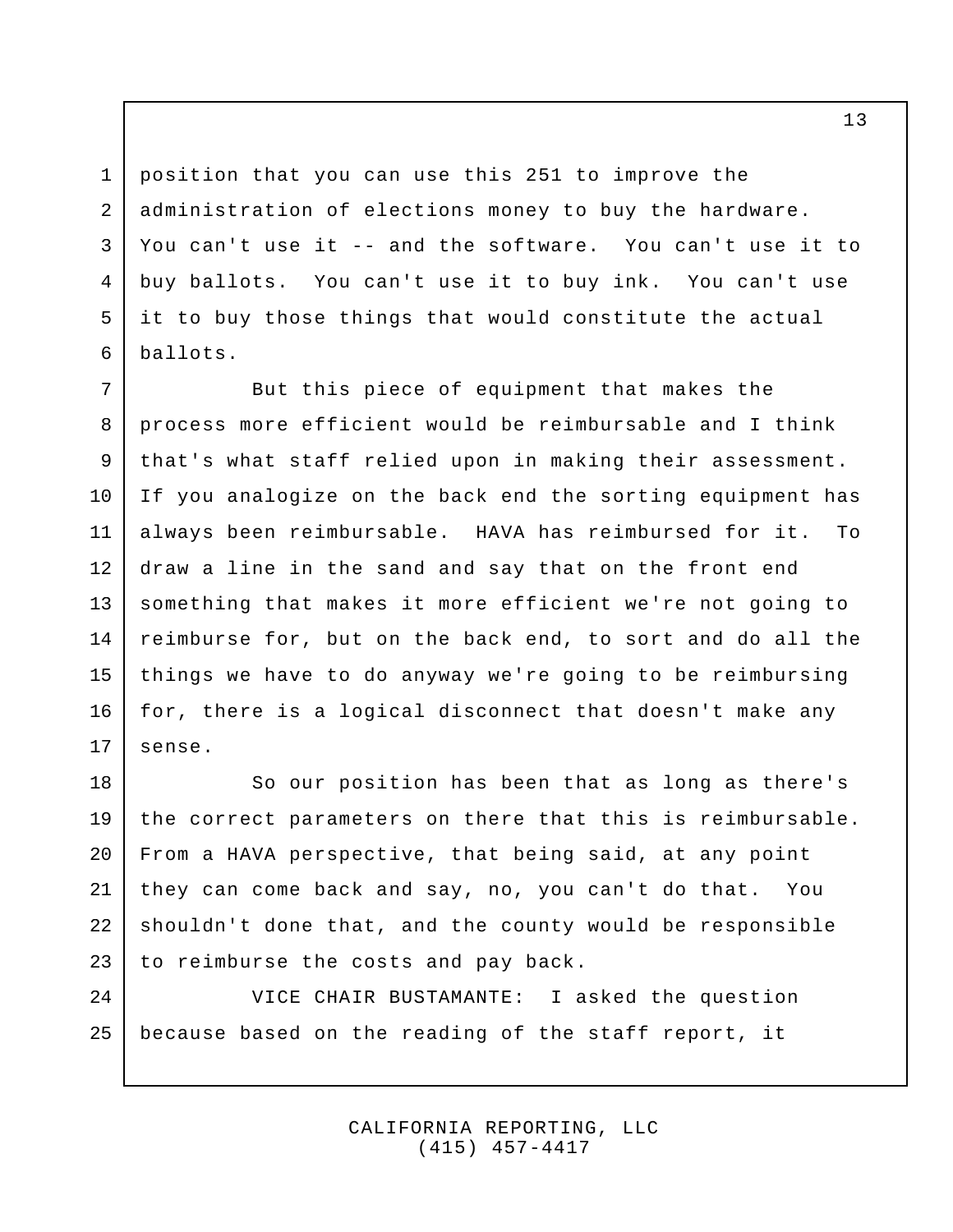sounds like this effort -- it seems it's more to help reduce administrative costs within the county than to necessarily improve the voting experience. Is that accurate? 1 2 3 4

MS. MONTGOMERY: That may have been my fault for not emphasizing the security of not having to store re-printed ballots. I did concentrate on that wasn't -- 5 6 7

VICE CHAIR BUSTAMANTE: This is going to help reduce the fact that the county has to do every vote by mail application by hand one at a time. And this is going to essentially save the county money with its staff costs, it's administrative costs, as opposed to most of the things that we've been dealing with, which is to actually modernize the actual voting experience and to ensure that a vote is a vote as opposed to everyone and a half times -- that a vote is a vote every time. That's the one thing that struck me as I read that. 8 9 10 11 12 13 14 15 16 17

18

MR. ANDERSON: I think it will --

CHAIR KAUFMAN: Are you addressing the ballot on demand or the sorting issue, which is the first one which  $is$   $-$ 19 20 21

VICE CHAIR BUSTAMANTE: It's the first one -- CHAIR KAUFMAN: -- sort of a function of doing which is different from this ballot on demand printer. Those are two different items. 22 23 24 25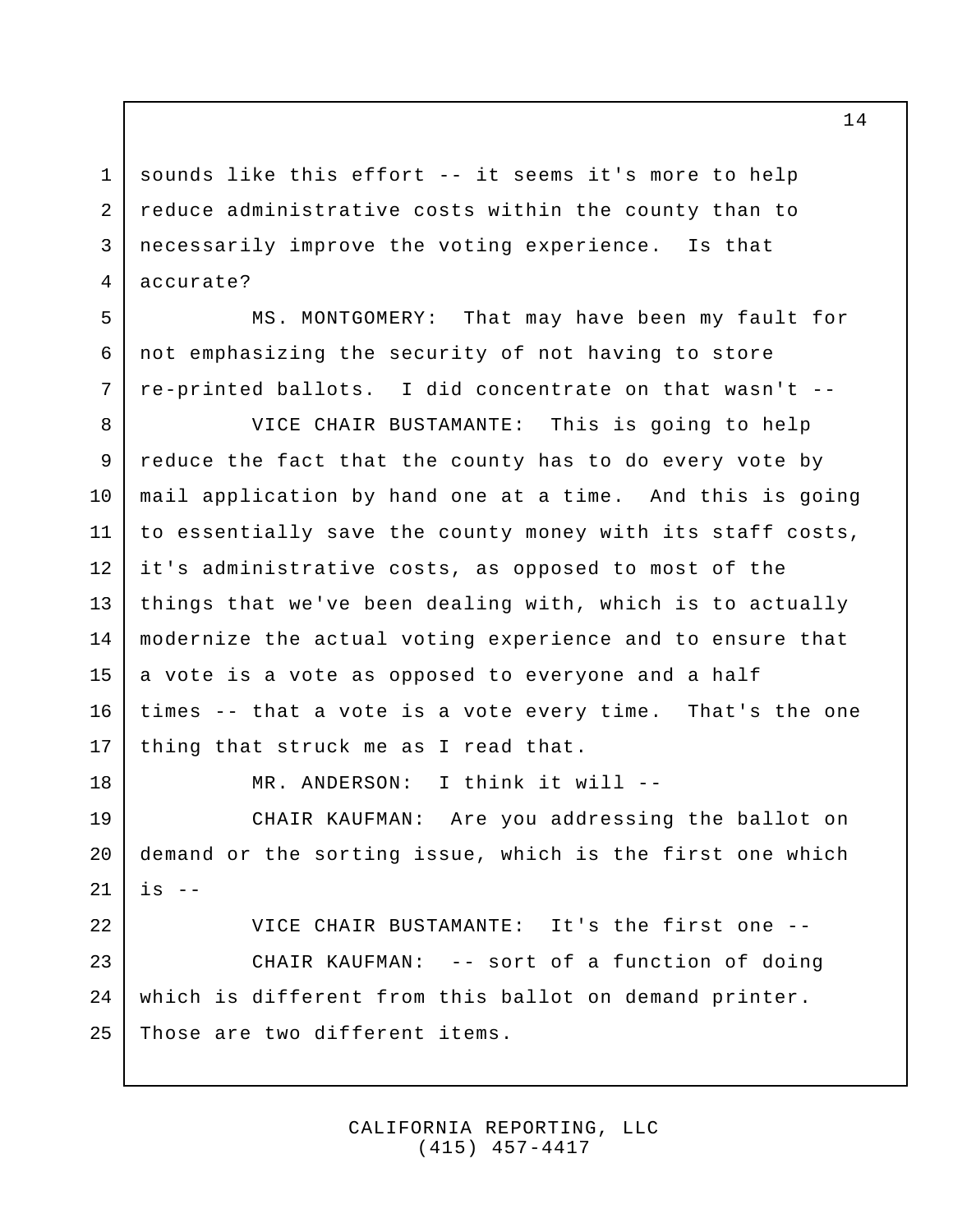VICE CHAIR BUSTAMANTE: Yeah. There's like three items. 1 2

CHAIR KAUFMAN: There's three items, but I wanted to make sure that you were speaking to number two which we were talking about. 3 4 5

6

7

9

10

VICE CHAIR BUSTAMANTE: Sorry for switching.

EXECUTIVE OFFICER LEAN: The number three component you're talking about, the ballot sorting, that is actually something that the Board has approved funding for in other counties because we considered it a part of the component of the vote by mail voting system. 8 11

I think that's kind of what we were looking at from the ballot on demand. It obviously would help modernize, and I think that's how we got there, would modernize voting with looking forward to same-day registration or what is called conditional registration I think this would be essential to have. So I think if we're looking at it in a modernization aspect, I think absolutely this would be something that if you would allow -- it would be something that would definitely help not just this county, but other counties moving forward and modernizing how voters are voting. 12 13 14 15 16 17 18 19 20 21 22

CHAIR KAUFMAN: Did I understand Susan's comment correctly that there are other voting systems that this is already included? 23 24 25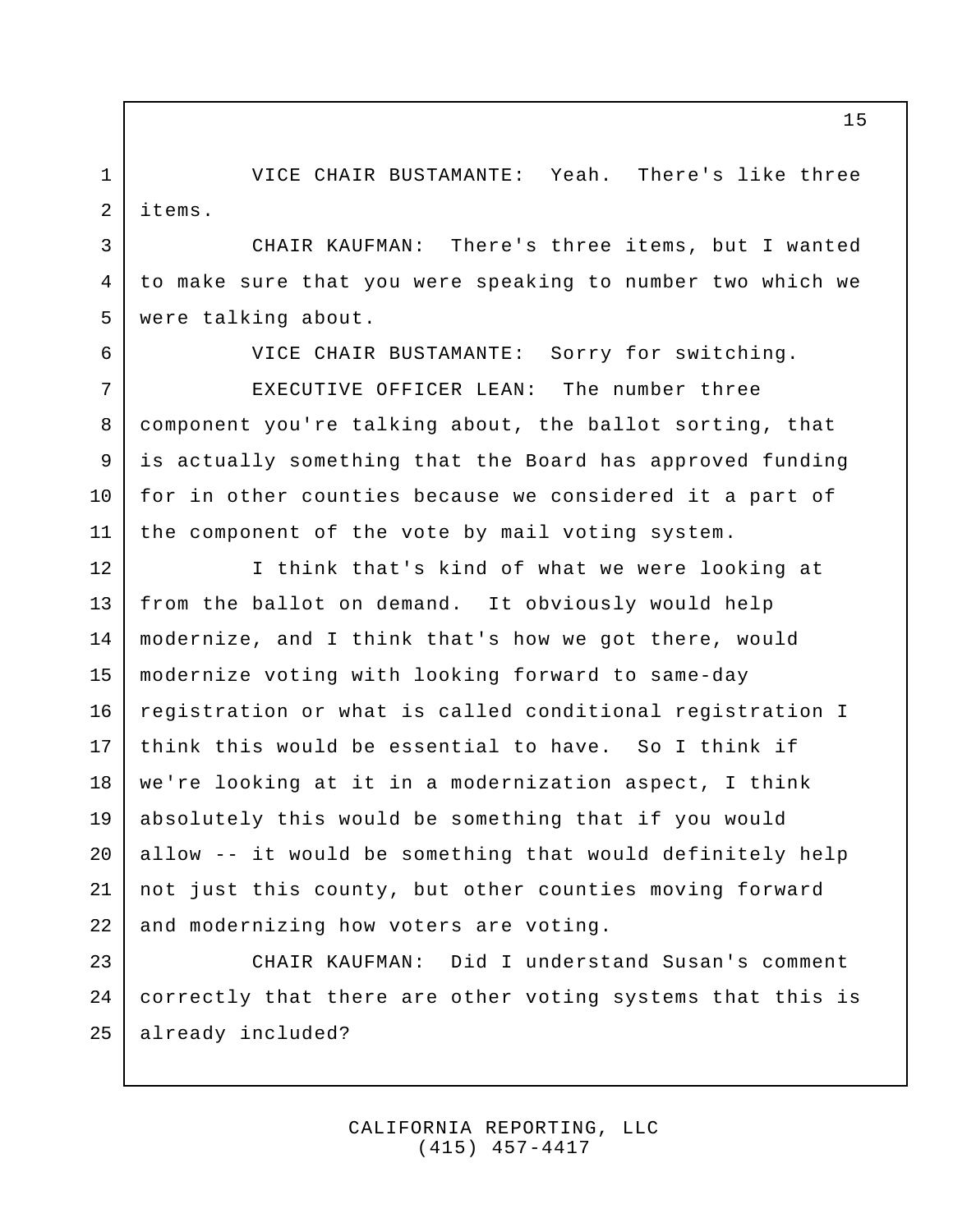EXECUTIVE OFFICER LEAN: Correct. CHAIR KAUFMAN: It's part and parcel of a system, but this is a separate stand-alone piece. HAVA CONSULTANT LAPSLEY: It's a functionality of the type of system they have in Placer County. CHAIR KAUFMAN: We could have -- would have, could have, and maybe have approved a system that included this piece along the way? EXECUTIVE OFFICER LEAN: Correct. If it was rolled up into the actual voting system they were purchasing, yes. CHAIR KAUFMAN: Okay. VICE CHAIR BUSTAMANTE: I have a question for the county just separate from all of this stuff. We had a presentation at our last meeting about the idea of vote by mail as kind of waning. Yet, you know, everything I see, vote by mail is increasing. And obviously, you guys are kind of trending up as opposed to others that perhaps think down the line may be trending down. What do you think about the idea of early voting and do you guys do that in your county? MR. MC CAULEY: Yes, we do. They would have to come into the office if they want to do early voting. We don't have satellite offices out and about. 1 2 3 4 5 6 7 8 9 10 11 12 13 14 15 16 17 18 19  $20$ 21 22 23 24 25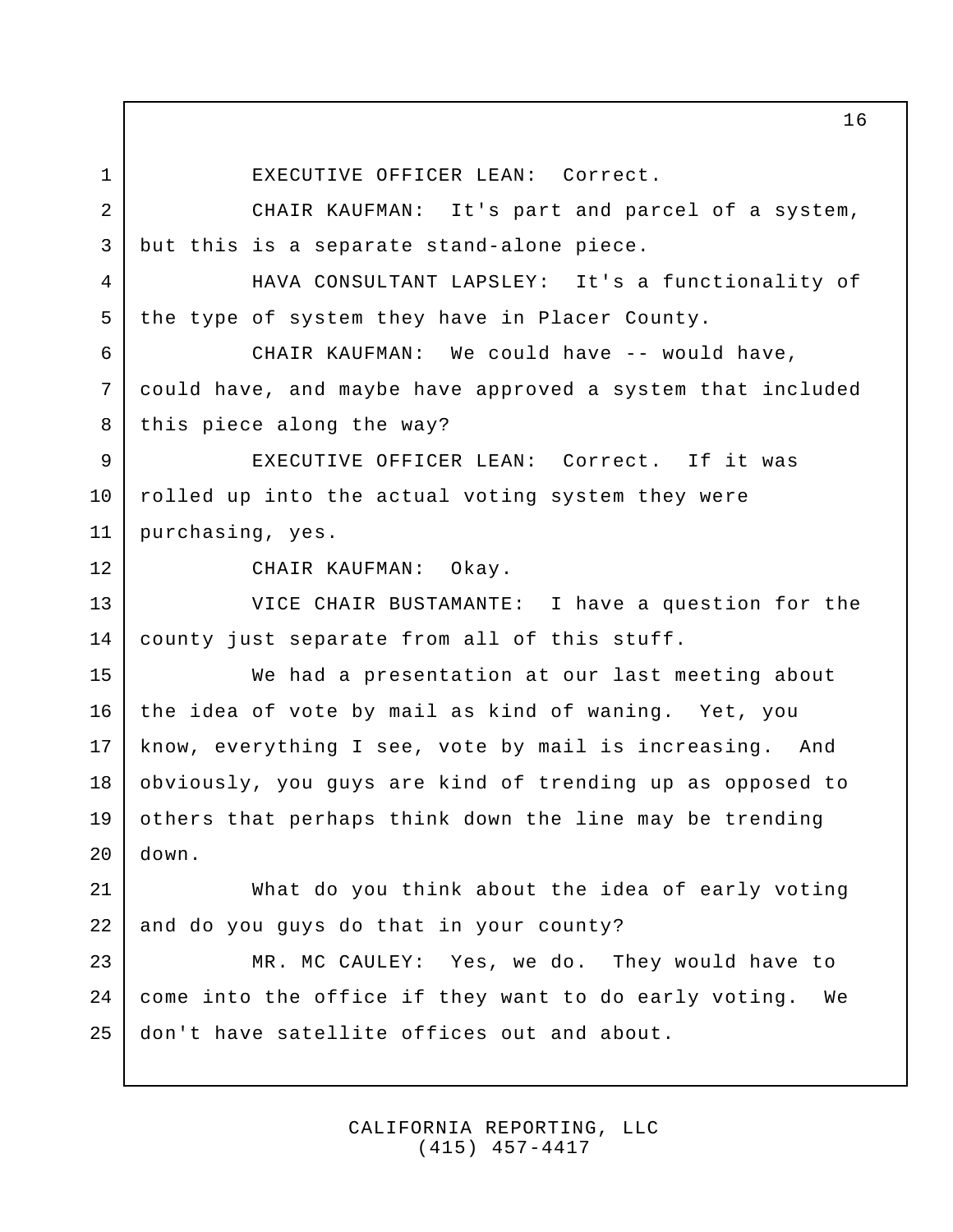But I feel that all the pieces that we're requesting funding for is going to make the voter's experience more easy, will be more correct. If the voter come in, as soon as we get his address he wants to register to vote, same day registration. We don't have to store 150 different ballot types. We can go to the computer punch out for ballot and it's there. She doesn't have to wait 15 minutes to get the ballot. So I feel that all the things we're requesting are good things. And do they help staff time a little bit? Yes. But I'm doing it because I want the voter to have the best possible experience voting, period. That's why. CHAIR KAUFMAN: Could you explain for me the third piece of equipment I had a little trouble understanding exactly what it is, the Accuvote-OS memory cards. All I kept reading about is they don't require batteries. I wasn't clear about what they do. MR. MC CAULEY: I'll let Steve handle it. MR. EYE: The current Accuvote memory cards that hold ballot and hold the votes that are counted -- CHAIR KAUFMAN: This is if you're using the electronic voting -- MR. EYE: No, the actual optical scan. They fill out a paper ballot and feed it through a scanner once they 1 2 3 4 5 6 7 8 9 10 11 12 13 14 15 16 17 18 19 20 21 22 23 24 25

> CALIFORNIA REPORTING, LLC (415) 457-4417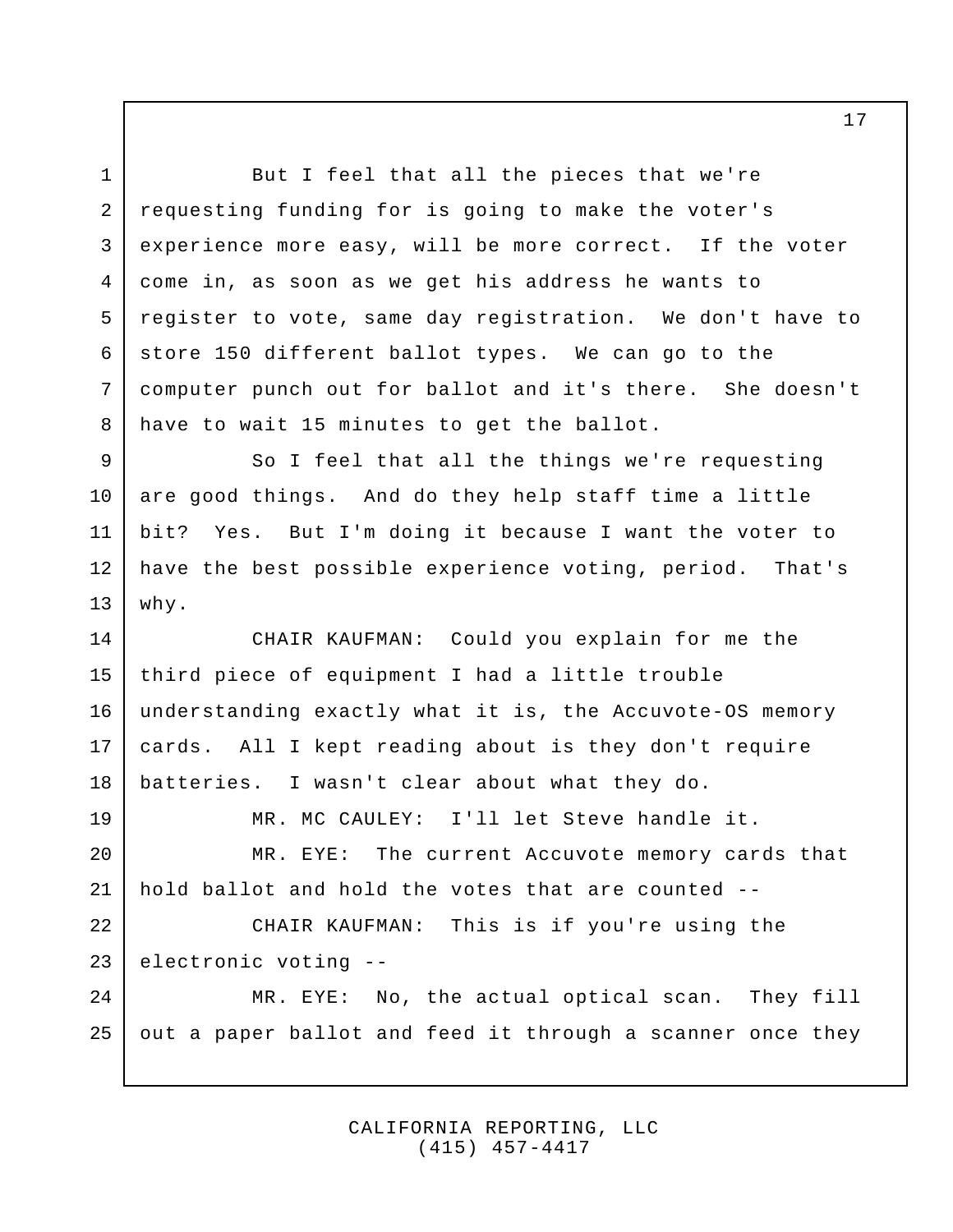1 2

3

4

5

6

7

8

9

23

24

25

filled it out.

CHAIR KAUFMAN: In the polling place?

MR. EYE: In the polling place. The memory card that holds that precinct's information and counts all the votes, that memory card currently has a small battery in it. Those have to be replaced every election. They cause failures, the new one, the new memory cards that Dominion has produced is non-volatile. It's like a USB thumb drive, if you use that. There's nothing that needs.

So they hold -- they don't die, basically, which we see -- even though we replace batteries every election, you still see a certain amount of failure of those batteries. When you're buying 250 batteries every time, you're bound to get one that doesn't hold a charge or five to ten percent is generally the case. 10 11 12 13 14 15

CHAIR KAUFMAN: So in your county, the 25, 30 percent people who are left not voting by mail at this point, it sounds like from your numbers, are voting in the polling place. Their ballots are being counted in the polling place when they submit or they're being tallied in the polling place. They submit them, and then devices then go back to central county -- 16 17 18 19 20 21 22

> MR. EYE: And then we upload those. We upload -- CHAIR KAUFMAN: The data -- MR. EYE: Yes, into our central server.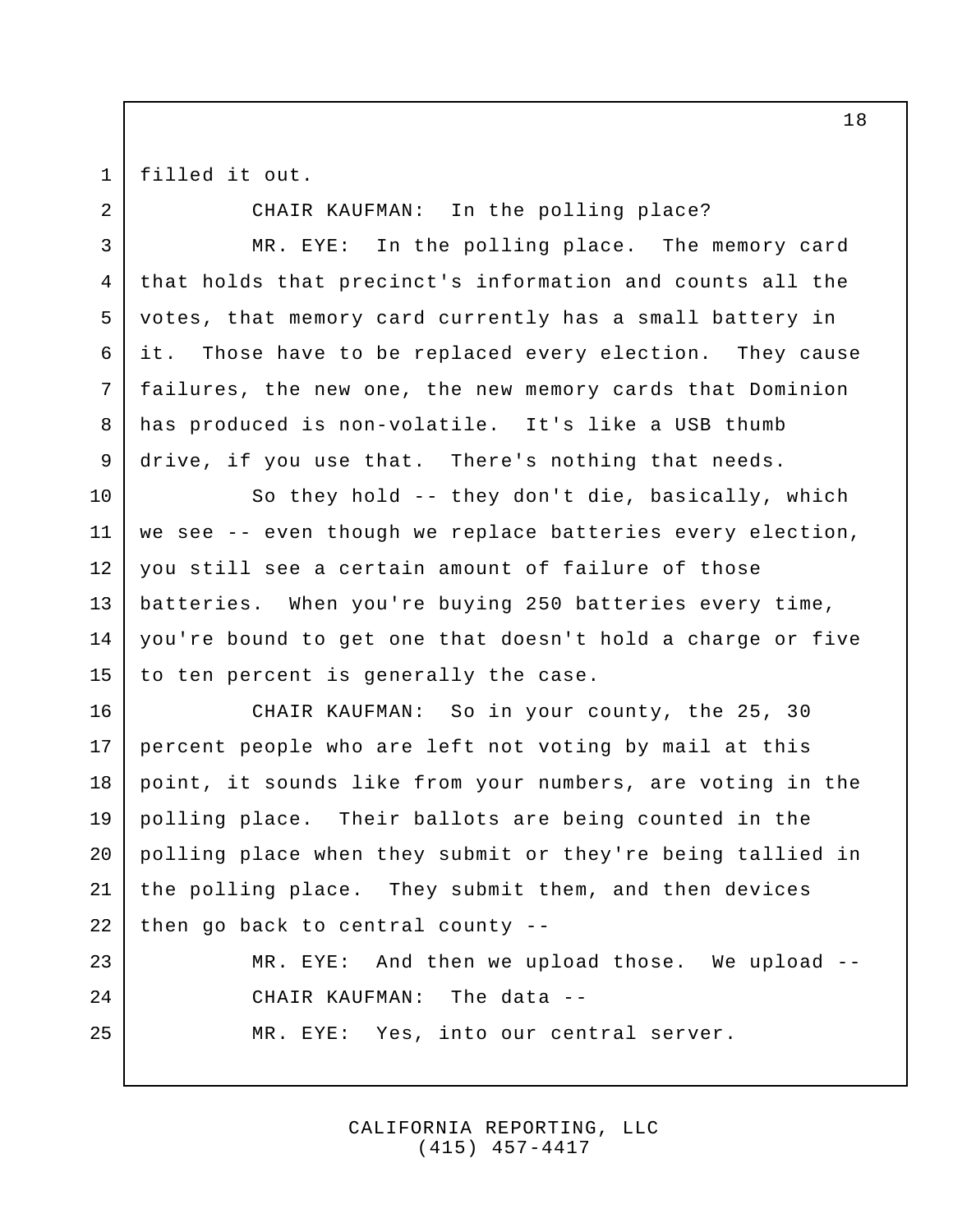CHAIR KAUFMAN: But you don't have to count the ballots there because they've already been running at the polling place? MR. EYE: Correct. Unless the memory card fails, and then we have to count them again. CHAIR KAUFMAN: Okay. Got it. Tal, did you have any questions? BOARD MEMBER FINNEY: No. I'm good. VICE CHAIR BUSTAMANTE: I'll move the staff recommendation. CHAIR KAUFMAN: Okay. Do we have a second on that? BOARD MEMBER FINNEY: Second. CHAIR KAUFMAN: Seconded by Tal Finney. Shall we take a roll call vote? MS. MONTGOMERY: Stephen Kaufman? CHAIR KAUFMAN: Aye. MS. MONTGOMERY: Michael Bustamante? VICE CHAIR BUSTAMANTE: Aye. MS. MONTGOMERY: Tal Finney? CHAIR KAUFMAN: Tal? BOARD MEMBER FINNEY: I said aye. CHAIR KAUFMAN: We didn't hear you. Okay, Placer County. Congratulations. Your award of \$315,725. And we'll be getting you a letter to 1 2 3 4 5 6 7 8 9 10 11 12 13 14 15 16 17 18 19 20 21 22 23 24 25

> CALIFORNIA REPORTING, LLC (415) 457-4417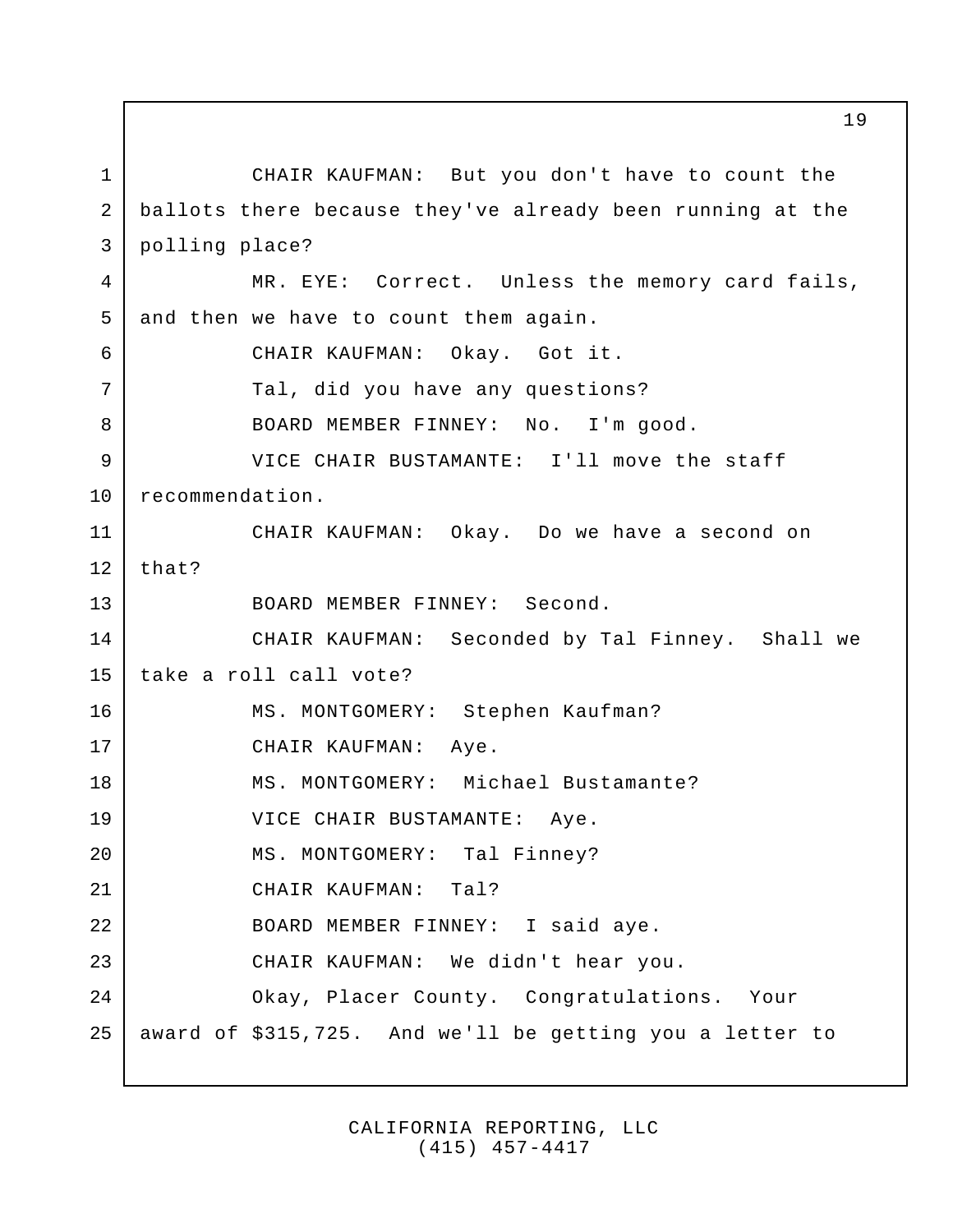1

confirm that.

MS. HARRIS: Thank you so much. Appreciate it. CHAIR KAUFMAN: You're welcome. And thank you for making the trip to address us. 2 3 4

MS. HARRIS: And thank you, Secretary of State's office. 5 6

CHAIR KAUFMAN: Okay. The next item on our agenda is kind of a continuance from our prior meeting at which staff presented us with a proposal for amending our funding application and procedure guide in light of SB 360, the legislation that took effect at the beginning of this year expanding -- well, among other things expanding the universe of voting equipment that this Board can consider in its purview. 7 8 9 10 11 12 13 14

And as you recall, at the last meeting, we were not able to approve these changes because we didn't have a quorum and now we do. There have been a couple of modifications that were made to the procedures that were presented to us at the last meeting as a result of some comments that were given. 15 16 17 18 19 20

Robbie, do you want to quickly mention what changes have been made since the last meeting? 21 22

MR. ANDERSON: Yeah. It's on page 2. We modified the application submittal deadline. It still kind of read strangely because information from the 23 24 25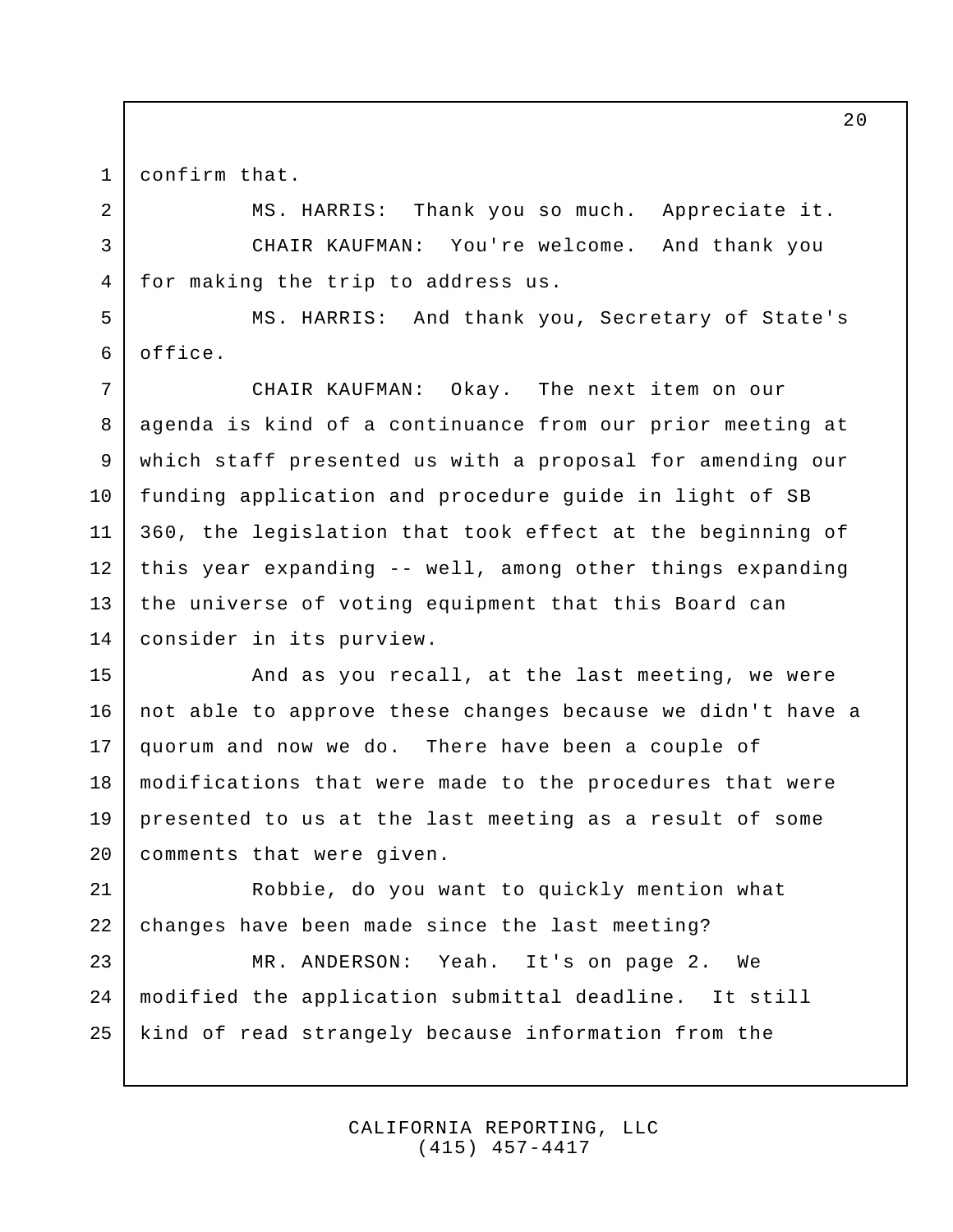original guide. So we just made it clear, "to be eligible for the initial round of funding, counties were required to submit applications for funding consideration to the VMB by 4:00 p.m. on September 3, 2002." 1 2 3 4

And then we did add a new clause on page 2. "The additional funding rounds" -- and this states, "the VMB may establish additional funding rounds and procedures for the application process for those additional rounds."

CHAIR KAUFMAN: Okay. Tal, since you weren't here last time and didn't get a chance to ask any questions, do you have any questions of staff regarding the proposed changes to the procedures? 9 10 11 12

BOARD MEMBER FINNEY: I reviewed the material and I don't have any questions. 13 14

15

16

23

5

6

7

8

CHAIR KAUFMAN: Okay. Michael?

VICE CHAIR BUSTAMANTE: I'm good.

CHAIR KAUFMAN: I just had a couple of questions or issues. And I think what I'd like to do -- I have a couple potential changes. But I think we can talk about them, if we're okay. We could approve the procedures subject to these changes being implemented so that we don't have to come back again and do this again. 17 18 19 20 21 22

VICE CHAIR BUSTAMANTE: Sure.

CHAIR KAUFMAN: And namely, at the last meeting, it was suggested that we change the references within the 24 25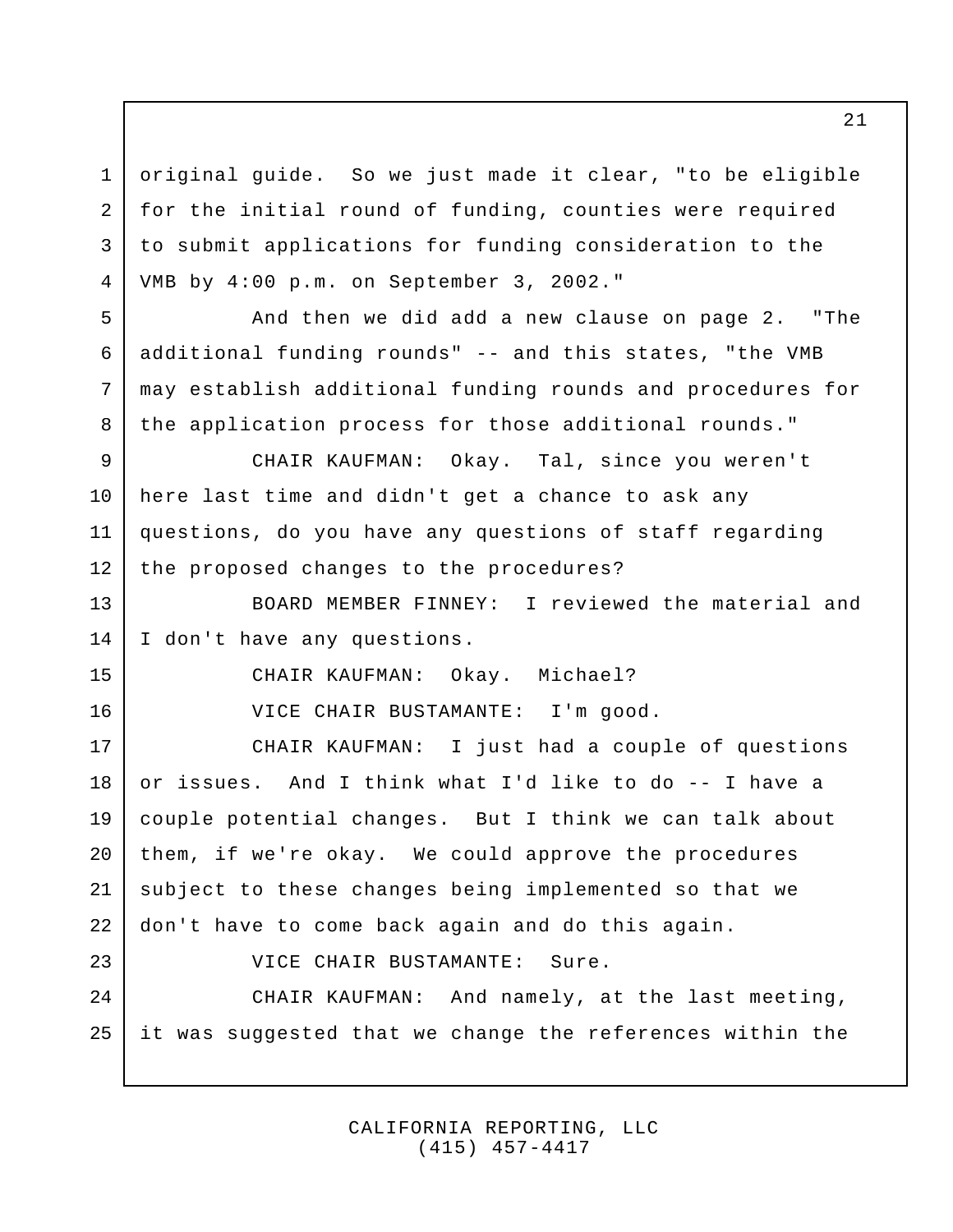document from SB 360 to the actual Election Codes that were changed as a result of SB 360 so that on a going forward basis we're now referencing the actual legislation. 1 2 3 4

VICE CHAIR BUSTAMANTE: You mean the Code? CHAIR KAUFMAN: Yeah, in the Elections Code. So I would request, unless there is any other thought, that we go ahead and do that.

And I think, you know, you have this definitional section where you talk about SB 360. I think that's fine to explain where it came from. But then in the rest of the document, we should indicate in there what it codified. And then the rest of the document, wherever SB 360 is referenced, it should reference either Election Code Section, whatever et seq. or the particular Code section, if appropriate. 9 10 11 12 13 14 15 16

17

5

6

7

8

MR. ANDERSON: Okay.

CHAIR KAUFMAN: And then the last suggestion that I had was on page 6 under the section entitled "application submittal deadlines." And somewhat conforming to the change you made on page 2 where you talked about additional funding rounds. What I would suggest to modify this language would be it starts with "initially." I would -- instead of "initially," I would say -- I can reread this -- "to be eligible for the 18 19 20 21 22 23 24 25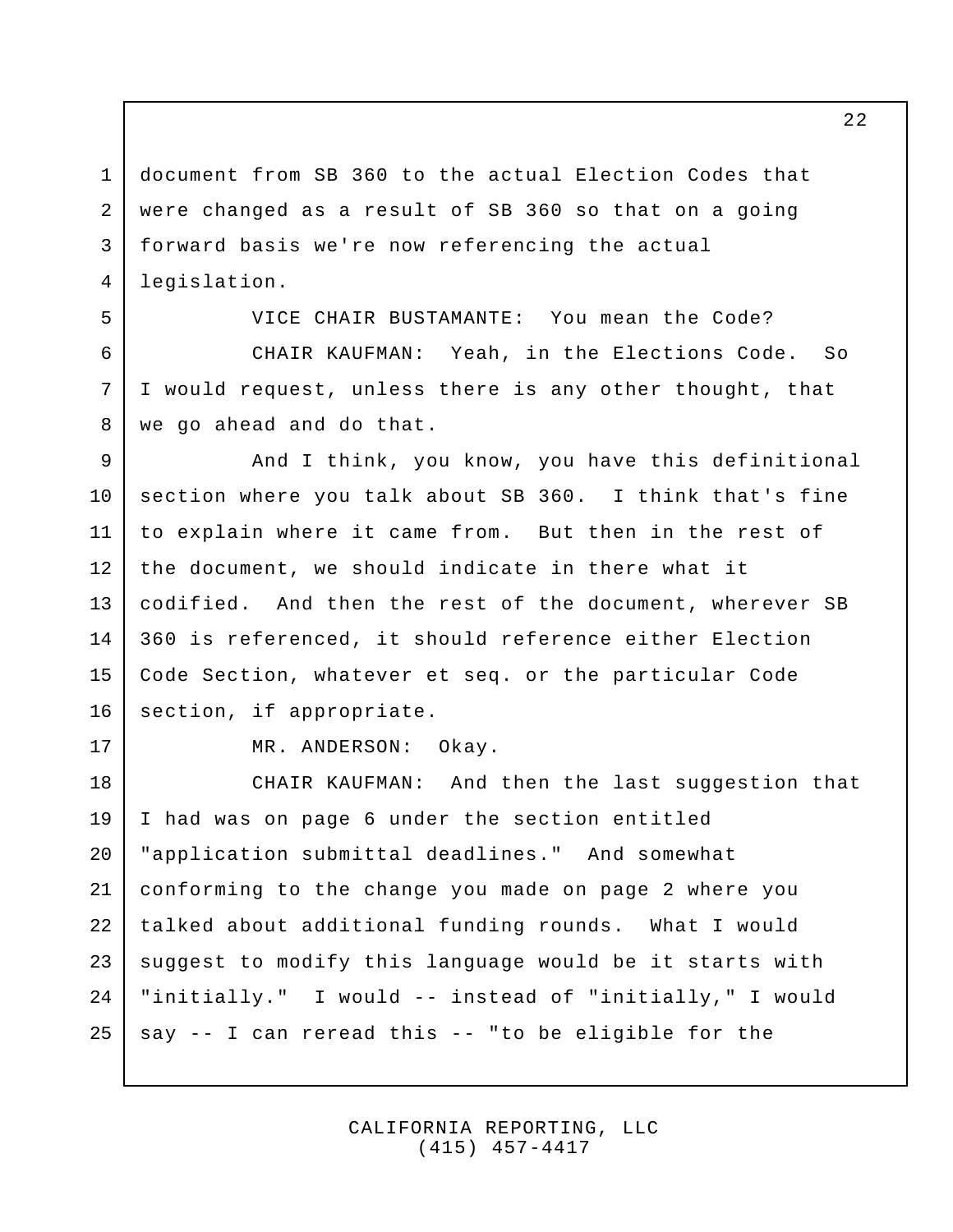initial round of funding," and then I would include, "the application for funding consideration and authorizing resolution were to be received by the VMB no later than 4:00 p.m. on September 3, 2002." Then I would add another sentence that says, "The VMB will establish application deadlines for any additional funding rounds." So it just makes clear where we came from and where we are today. MR. ANDERSON: That was the VMB -- CHAIR KAUFMAN: I can read it back to you. Conceptually, did that -- MR. ANDERSON: Yeah. CHAIR KAUFMAN: -- sound all right to everybody? VICE CHAIR BUSTAMANTE: Do you just eliminate the second sentence? CHAIR KAUFMAN: Under the "currently"? VICE CHAIR BUSTAMANTE: Uh-huh. CHAIR KAUFMAN: I think that still stands. EXECUTIVE OFFICER LEAN: Project documentations are after the application. CHAIR KAUFMAN: After the application, correct. But actually, what I would do is take out the word "currently." So I would just say, "The project documentation and package and all required attachments must be received by 4:00 p.m. by a date to be specified by the Board." 1 2 3 4 5 6 7 8 9 10 11 12 13 14 15 16 17 18 19 20 21 22 23 24 25

> CALIFORNIA REPORTING, LLC (415) 457-4417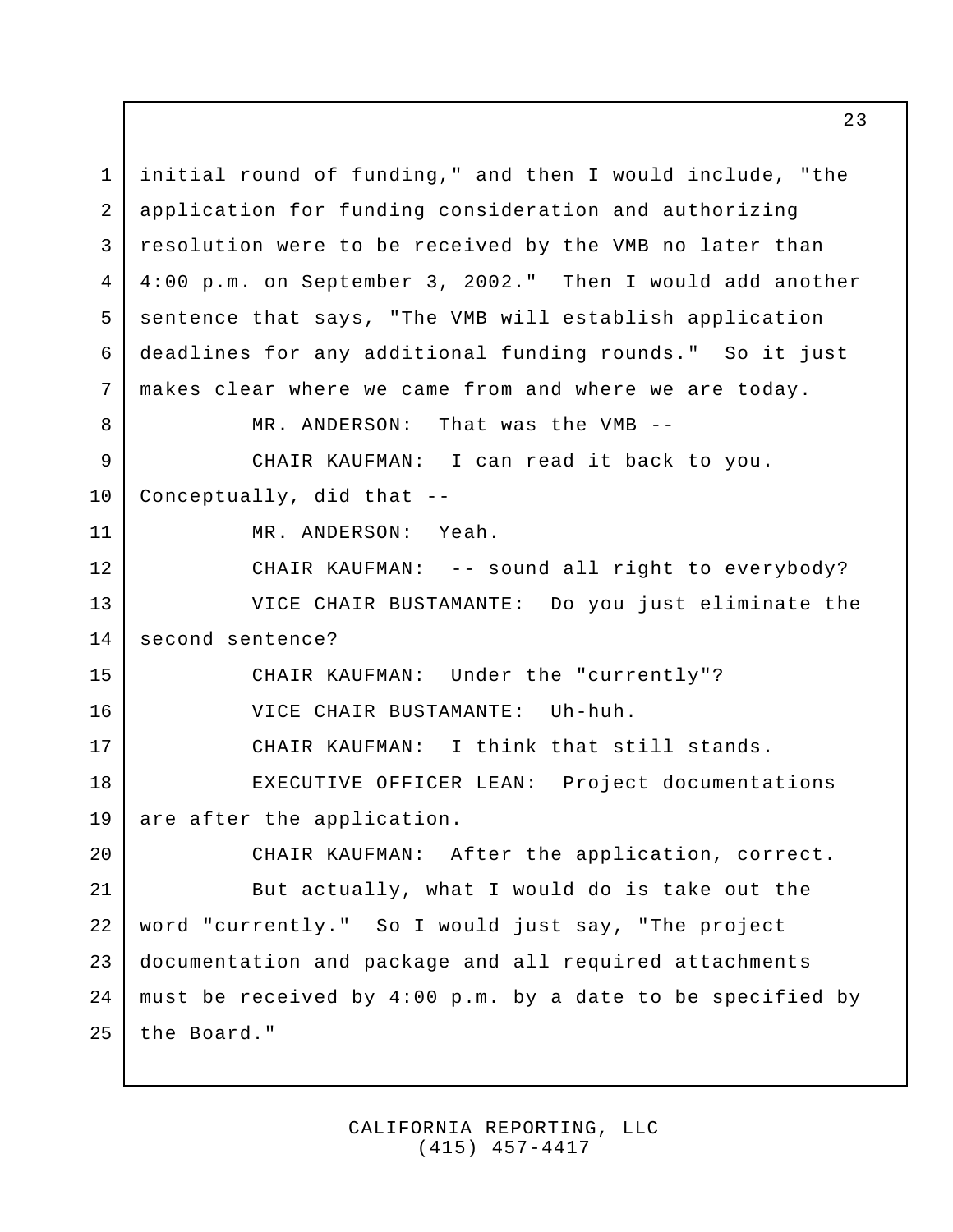So to read it back, I would take out "initially" and just say, "to be eligible for the initial round of funding, the application for funding consideration and the authorizing resolution were to be received by the VMB not later than 4:00 p.m. on September 3, 2002." The new sentence would be, "The VBM will establish application deadlines for any additional funding rounds." And additional funding rounds would be initial capped because you designed it earlier on in the document. MR. ANDERSON: Got it. CHAIR KAUFMAN: And then we take out "currently" and just say "the project documentation." Okay. So does anybody want move adoption subject to those changes? BOARD MEMBER FINNEY: I'll move it. CHAIR KAUFMAN: Tal moves. VICE CHAIR BUSTAMANTE: I'll second. CHAIR KAUFMAN: Bustamante seconds. MS. MONTGOMERY: Stephen Kaufman? CHAIR KAUFMAN: Aye. MS. MONTGOMERY: Michael Bustamante? VICE CHAIR BUSTAMANTE: Aye. MS. MONTGOMERY: Tal Finney? BOARD MEMBER FINNEY: Aye. CHAIR KAUFMAN: Okay. So we have new procedures in place, which will now allow the counties to move 1 2 3 4 5 6 7 8 9 10 11 12 13 14 15 16 17 18 19 20 21 22 23 24 25

> CALIFORNIA REPORTING, LLC (415) 457-4417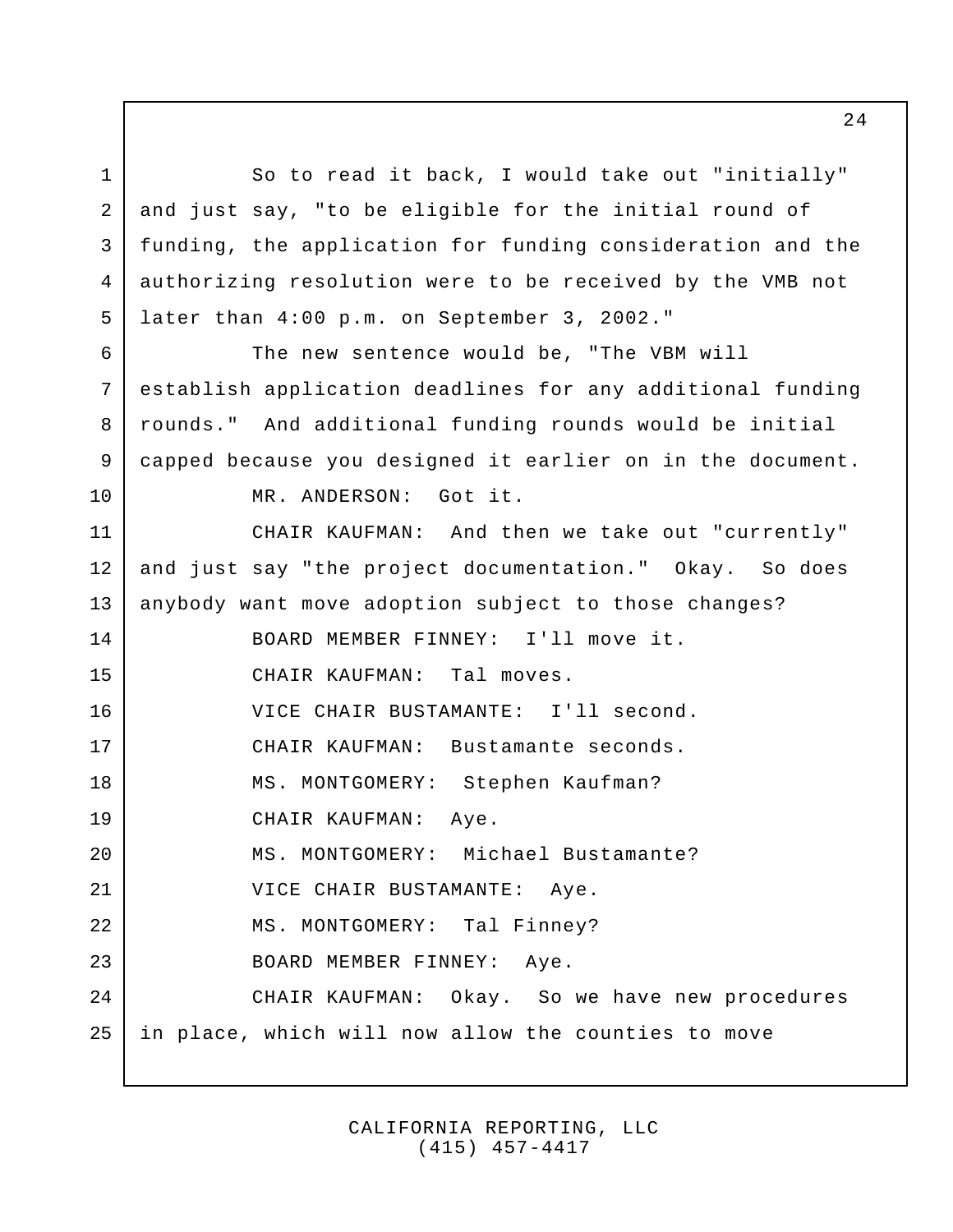forward and presumably county of Los Angeles, which is itching to come before us. It will allow them to move forward with their new applications. EXECUTIVE OFFICER LEAN: Would you like to see it one more time before we publish it? CHAIR KAUFMAN: Why don't you run it by me just to make sure that what we've talked about is done prior to publication. Okay. Any other business from staff? MS. MONTGOMERY: We have no other business. CHAIR KAUFMAN: Board members, anything else you want to raise? VICE CHAIR BUSTAMANTE: No. CHAIR KAUFMAN: Okay. Then I guess we'll take a motion to adjourn. VICE CHAIR BUSTAMANTE: Here here. CHAIR KAUFMAN: I think we have a unanimous vote to adjourn. Thank you, everybody. (Whereupon the hearing adjourned at 11:04 AM.) 1 2 3 4 5 6 7 8 9 10 11 12 13 14 15 16 17 18 19 20 21 22 23 24 25